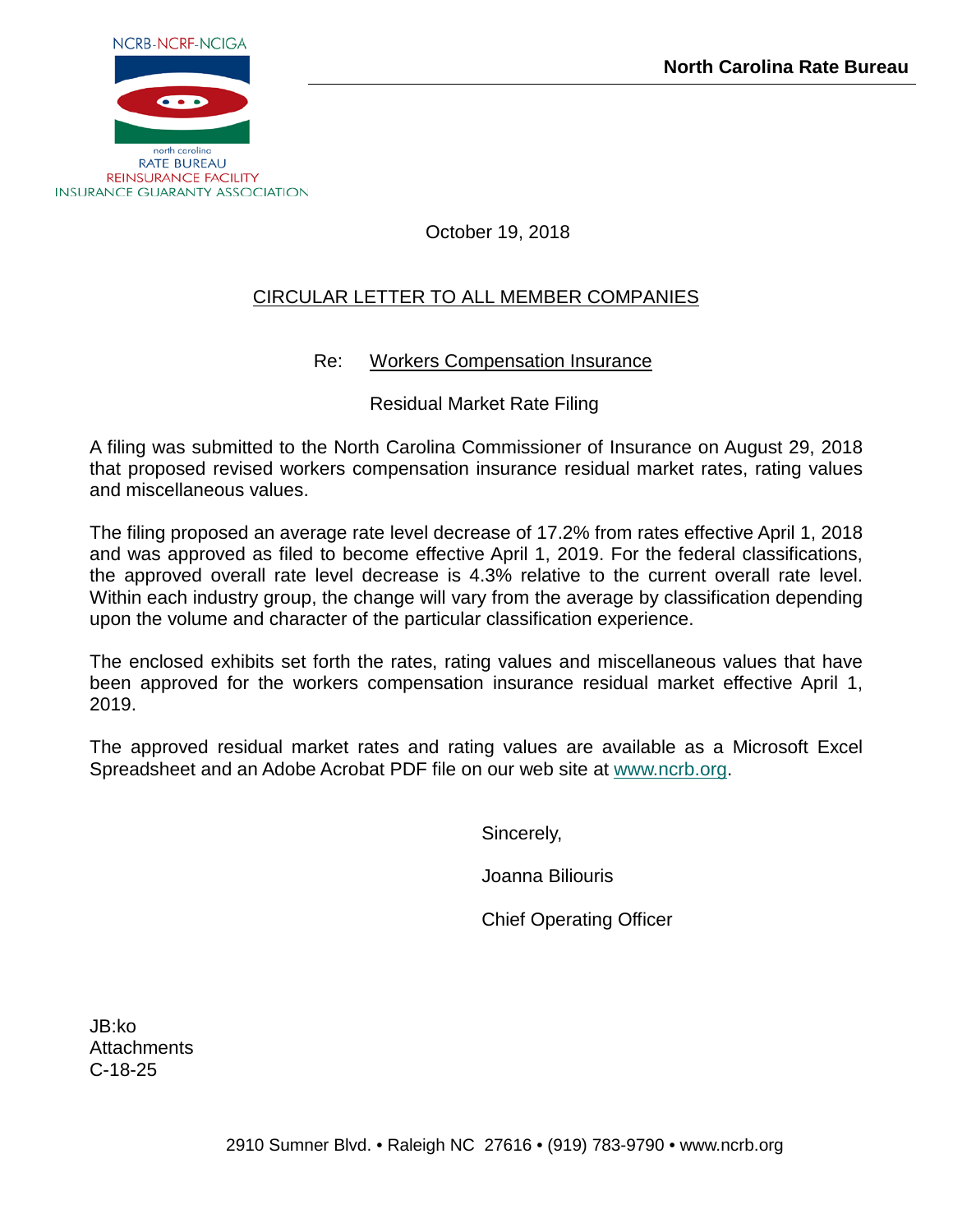## **:25.(3) WORKERS COMPENSATION AND EMPLOYERS LIABILITY Exhibit III** NORTH CAROLINA<br>Exhibit III Page S **(Exhibit III)** Page S1

| Effective April 1, 2019<br>APPLICABLE TO ASSIGNED RISK POLICIES ONLY |                          |                          |                          |                   |              |                          |                          |            |              |              |                          |                                 |            |              |
|----------------------------------------------------------------------|--------------------------|--------------------------|--------------------------|-------------------|--------------|--------------------------|--------------------------|------------|--------------|--------------|--------------------------|---------------------------------|------------|--------------|
| <b>CLASS</b>                                                         |                          | <b>MIN</b>               |                          | D                 | <b>CLASS</b> |                          | <b>MIN</b>               |            | D            | <b>CLASS</b> |                          | <b>MIN</b>                      |            | D            |
| CODE                                                                 | <b>RATE</b>              | <b>PREM</b>              | <b>ELR</b>               | <b>RATIO</b>      | CODE         | <b>RATE</b>              | <b>PREM</b>              | <b>ELR</b> | <b>RATIO</b> | CODE         | <b>RATE</b>              | <b>PREM</b>                     | <b>ELR</b> | <b>RATIO</b> |
| 0005                                                                 | 5.39                     | 1238                     | 1.32                     | 0.33              | 2003         | 5.17                     | 1194                     | 1.26       | 0.33         | 2705X*       | 107.45                   | 1500                            | 23.15      | 0.27         |
| 0008                                                                 | 3.93                     | 946                      | 0.92                     | 0.29              | 2014         | 8.04                     | 1500                     | 1.74       | 0.27         | 2709         | 14.25                    | 1500                            | 3.07       | 0.27         |
| 0016                                                                 | 10.69                    | 1500                     | 2.33                     | 0.27              | 2016         | 4.17                     | 994                      | 1.05       | 0.36         | 2710         | 12.84                    | 1500                            | 2.62       | 0.23         |
| 0034                                                                 | 5.39                     | 1238                     | 1.32                     | 0.33              | 2021         | 3.16                     | 792                      | 0.73       | 0.29         | 2714         | 6.08                     | 1376                            | 1.56       | 0.36         |
| 0035                                                                 | 3.61                     | 882                      | 0.92                     | 0.36              | 2039         | 3.58                     | 876                      | 0.91       | 0.36         | 2727X        | 15.15                    | 1500                            | 3.27       | 0.27         |
| 0036                                                                 | 7.14                     | 1500                     | 1.75                     | 0.33              | 2041         | 4.14                     | 988                      | 1.05       | 0.36         | 2731         | 6.71                     | 1500                            | 1.46       | 0.27         |
| 0037                                                                 | 6.15                     | 1390                     | 1.44                     | 0.29              | 2065         | 3.98                     | 956                      | 0.98       | 0.33         | 2735         | 5.97                     | 1354                            | 1.53       | 0.36         |
| 0042                                                                 | 8.36                     | 1500                     | 1.95                     | 0.29              | 2070         | 7.88                     | 1500                     | 1.93       | 0.33         | 2759         | 8.73                     | 1500                            | 2.23       | 0.36         |
| 0050                                                                 | 8.54                     | 1500                     | 2.09                     | 0.33              | 2081         | 4.46                     | 1052                     | 1.09       | 0.33         | 2790         | 2.55                     | 670<br>$\overline{\phantom{0}}$ | 0.66       | 0.36         |
| 0059D                                                                | 0.58                     | $\overline{\phantom{m}}$ | 0.05                     | 0.27              | 2089         | 4.09                     | 978                      | 0.99       | 0.33         | 2791         | $\qquad \qquad -$        |                                 | 1.45       | 0.36         |
| 0065D                                                                | 0.13                     | $\qquad \qquad -$        | 0.02                     | 0.27              | 2095         | 5.33                     | 1226                     | 1.31       | 0.33         | 2797         | 7.85                     | 1500                            | 1.93       | 0.33         |
| 0066D                                                                | 0.13                     | $\qquad \qquad -$        | 0.02                     | 0.27              | 2105         | 5.68                     | 1296                     | 1.46       | 0.37         | 2799         | 10.85                    | 1500                            | 2.53       | 0.29         |
| 0067D                                                                | 0.13                     | $\overline{\phantom{0}}$ | 0.02                     | 0.27              | 2110         | 3.16                     | 792                      | 0.80       | 0.36         | 2802         | 7.85                     | 1500                            | 1.84       | 0.29         |
| 0079                                                                 | 4.78                     | 1116                     | 1.04                     | 0.27              | 2111         | 4.11                     | 982                      | 1.04       | 0.36         | 2835         | 3.79                     | 918<br>824                      | 1.03       | 0.41         |
| 0083                                                                 | 6.31                     | 1422                     | 1.55                     | 0.33              | 2112         | 5.68                     | 1296                     | 1.45       | 0.36         | 2836         | 3.32                     |                                 | 0.91       | 0.41         |
| 0106                                                                 | 24.81                    | 1500                     | 5.07                     | 0.23              | 2114         | 4.27                     | 1014                     | 1.09       | 0.36         | 2841         | 5.68                     | 1296                            | 1.45       | 0.36         |
| 0113                                                                 | 7.24                     | 1500                     | 1.78                     | 0.33              | 2121         | 2.04                     | 568                      | 0.50       | 0.33         | 2881         | 5.73                     | 1306                            | 1.57       | 0.41         |
| 0170                                                                 | 3.79                     | 918                      | 0.93                     | 0.33              | 2130         | 3.13                     | 786                      | 0.77       | 0.33         | 2883         | 5.76                     | 1312                            | 1.41       | 0.33         |
| 0251                                                                 | 6.31                     | 1422                     | 1.54                     | 0.33              | 2131         | 3.58                     | 876                      | 0.88       | 0.33         | 2913         | $\overline{\phantom{m}}$ | $\qquad \qquad -$               | 1.41       | 0.33         |
| 0400                                                                 | $\qquad \qquad -$        | $\qquad \qquad -$        | 0.80                     | 0.29              | 2143         | 3.48                     | 856                      | 0.89       | 0.36         | 2915         | 4.70                     | 1100                            | 1.10       | 0.29         |
| 0401                                                                 | 15.89                    | Α                        | 3.25                     | 0.22              | 2157         | 5.70                     | 1300                     | 1.39       | 0.33         | 2916         | 6.02                     | 1364                            | 1.23       | 0.23         |
| 0771N                                                                | 0.66                     | $\qquad \qquad -$        | $\overline{\phantom{0}}$ | $\qquad \qquad -$ | 2172         | 2.52                     | 664                      | 0.58       | 0.29         | 2923         | 3.40                     | 840                             | 0.86       | 0.36         |
| 0908P                                                                | 239.00                   | 399                      | 58.58                    | 0.33              | 2174         | 4.56                     | 1072                     | 1.17       | 0.36         | 2942         | $\qquad \qquad -$        | $\qquad \qquad -$               | 0.42       | 0.41         |
| 0913P                                                                | 1067.00                  | 1227                     | 261.82                   | 0.33              | 2211         | 10.77                    | 1500                     | 2.33       | 0.27         | 2960         | 6.31                     | 1422                            | 1.54       | 0.33         |
| 0917                                                                 | 6.92                     | 1500                     | 1.77                     | 0.36              | 2220         | 3.29                     | 818                      | 0.81       | 0.33         | 3004         | 2.10                     | 580                             | 0.45       | 0.27         |
| 1005                                                                 | 11.28                    | 1500                     | 2.03                     | 0.22              | 2286         | 2.39                     | 638                      | 0.61       | 0.36         | 3018         | 6.10                     | 1380                            | 1.32       | 0.27         |
| 1164                                                                 | 8.38                     | 1500                     | 1.51                     | 0.22              | 2288         | 6.42                     | 1444                     | 1.64       | 0.36         | 3022         | 8.25                     | 1500                            | 2.10       | 0.36         |
| 1165XD                                                               | 4.72                     | 1104                     | 0.95                     | 0.23              | 2300         | $\overline{\phantom{a}}$ | $\overline{\phantom{0}}$ | 0.81       | 0.33         | 3027         | 3.48                     | 856                             | 0.75       | 0.27         |
| 1320                                                                 | 3.29                     | 818                      | 0.67                     | 0.23              | 2302         | 2.68                     | 696                      | 0.66       | 0.33         | 3028         | 4.14                     | 988                             | 1.01       | 0.33         |
| 1322                                                                 | 14.46                    | 1500                     | 2.94                     | 0.23              | 2305         | 3.56                     | 872                      | 0.83       | 0.29         | 3030         | 8.99                     | 1500                            | 1.94       | 0.27         |
| 1430                                                                 | 7.75                     | 1500                     | 1.67                     | 0.27              | 2361         | 3.08                     | 776                      | 0.75       | 0.33         | 3040         | 8.78                     | 1500                            | 1.90       | 0.27         |
| 1438                                                                 | 6.87                     | 1500                     | 1.40                     | 0.23              | 2362         | 3.10                     | 780                      | 0.76       | 0.33         | 3041         | 5.81                     | 1322                            | 1.43       | 0.33         |
| 1452                                                                 | 3.48                     | 856                      | 0.75                     | 0.28              | 2380         | 3.26                     | 812                      | 0.80       | 0.33         | 3042         | 4.83                     | 1126                            | 1.12       | 0.29         |
| 1463                                                                 | 13.03                    | 1500                     | 2.65                     | 0.23              | 2386         | $\overline{\phantom{a}}$ | $\qquad \qquad -$        | 0.81       | 0.33         | 3064         | 6.58                     | 1476                            | 1.61       | 0.33         |
| 1470                                                                 | $\qquad \qquad -$        | $\qquad \qquad -$        | 0.75                     | 0.23              | 2388         | 2.55                     | 670                      | 0.65       | 0.36         | 3069         | $\qquad \qquad -$        | $\qquad \qquad -$               | 1.08       | 0.33         |
| 1472                                                                 | 3.69                     | 898                      | 0.75                     | 0.23              | 2402         | 5.23                     | 1206                     | 1.13       | 0.27         | 3076         | 4.40                     | 1040                            | 1.08       | 0.33         |
| 1473                                                                 | $\overline{\phantom{0}}$ | $\overline{\phantom{a}}$ | 0.75                     | 0.23              | 2413         | 4.24                     | 1008                     | 1.04       | 0.33         | 3081D        | 6.00                     | 1360                            | 1.27       | 0.27         |
| 1474                                                                 | $\qquad \qquad -$        | $\qquad \qquad -$        | 0.75                     | 0.23              | 2416         | 3.21                     | 802                      | 0.79       | 0.33         | 3082D        | 6.29                     | 1418                            | 1.34       | 0.27         |
| 1624D                                                                | 5.94                     | 1348                     | 1.20                     | 0.23              | 2417         | 2.02                     | 564                      | 0.49       | 0.33         | 3085D        | 6.19                     | 1398                            | 1.32       | 0.27         |
| 1642                                                                 | 3.48                     | 856                      | 0.75                     | 0.28              | 2501         | 3.29                     | 818                      | 0.81       | 0.33         | 3110         | 6.31                     | 1422                            | 1.54       | 0.33         |
| 1654                                                                 | 21.57                    | 1500                     | 4.62                     | 0.28              | 2503         | 2.15                     | 590                      | 0.55       | 0.36         | 3111         | 4.38                     | 1036                            | 1.07       | 0.33         |
| 1655                                                                 | $\overline{\phantom{a}}$ | $\qquad \qquad -$        | 0.75                     | 0.28              | 2534         | $\qquad \qquad -$        | $\qquad \qquad -$        | 0.81       | 0.33         | 3113         | 2.87                     | 734                             | 0.70       | 0.33         |
| 1699                                                                 | 4.85                     | 1130                     | 1.05                     | 0.27              | 2570         | 6.00                     | 1360                     | 1.53       | 0.36         | 3114         | 4.01                     | 962                             | 0.98       | 0.33         |
| 1701                                                                 | 5.39                     | 1238                     | 1.17                     | 0.27              | 2585         | 5.54                     | 1268                     | 1.41       | 0.36         | 3118         | 3.21                     | 802                             | 0.82       | 0.36         |
| 1710                                                                 | 10.53                    | 1500                     | 2.28                     | 0.27              | 2586         | 4.56                     | 1072                     | 1.12       | 0.33         | 3119         | 1.09                     | 378                             | 0.30       | 0.41         |
| 1741                                                                 | $\overline{\phantom{a}}$ | $\overline{\phantom{a}}$ | 1.17                     | 0.27              | 2587         | 3.34                     | 828                      | 0.85       | 0.36         | 3122         | 3.10                     | 780                             | 0.79       | 0.36         |
| 1747                                                                 | 2.87                     | 734                      | 0.62                     | 0.28              | 2589         | 3.45                     | 850                      | 0.85       | 0.33         | 3126         | 2.47                     | 654                             | 0.60       | 0.33         |
| 1748                                                                 | 6.71                     | 1500                     | 1.46                     | 0.27              | 2600         | 6.08                     | 1376                     | 1.54       | 0.36         | 3131         | 2.76                     | 712                             | 0.68       | 0.33         |
| 1803D                                                                | 11.36                    | 1500                     | 2.12                     | 0.23              | 2623         | 10.51                    | 1500                     | 2.45       | 0.29         | 3132         | 4.14                     | 988                             | 1.01       | 0.33         |
| 1852                                                                 | $\qquad \qquad -$        | $\overline{\phantom{m}}$ | 0.49                     | 0.21              | 2651         | 2.49                     | 658                      | 0.64       | 0.36         | 3145         | 2.84                     | 728                             | 0.70       | 0.33         |
| 1853                                                                 | $\overline{\phantom{m}}$ | $\overline{\phantom{a}}$ | 1.17                     | 0.27              | 2660         | 3.26                     | 812                      | 0.84       | 0.36         | 3146         | 3.58                     | 876                             | 0.88       | 0.33         |
| 1860                                                                 | $\overline{\phantom{a}}$ | $\overline{\phantom{m}}$ | 0.91                     | 0.33              | 2670         | 2.20                     | 600                      | 0.60       | 0.41         | 3169         | 4.54                     | 1068                            | 1.11       | 0.33         |
| 1924                                                                 | 4.64                     | 1088                     | 1.18                     | 0.36              | 2683         | 2.68                     | 696                      | 0.69       | 0.36         | 3175         | $\overline{\phantom{a}}$ | $\qquad \qquad -$               | 1.11       | 0.33         |
| 1925                                                                 | 4.64                     | 1088                     | 1.09                     | 0.29              | 2688         | 4.56                     | 1072                     | 1.16       | 0.36         | 3179         | 2.57                     | 674                             | 0.66       | 0.36         |
| 2002                                                                 | 3.85                     | 930                      | 0.98                     | 0.36              | 2702         | 31.62                    | 1500                     | 5.75       | 0.22         | 3180         | 3.42                     | 844                             | 0.87       | 0.36         |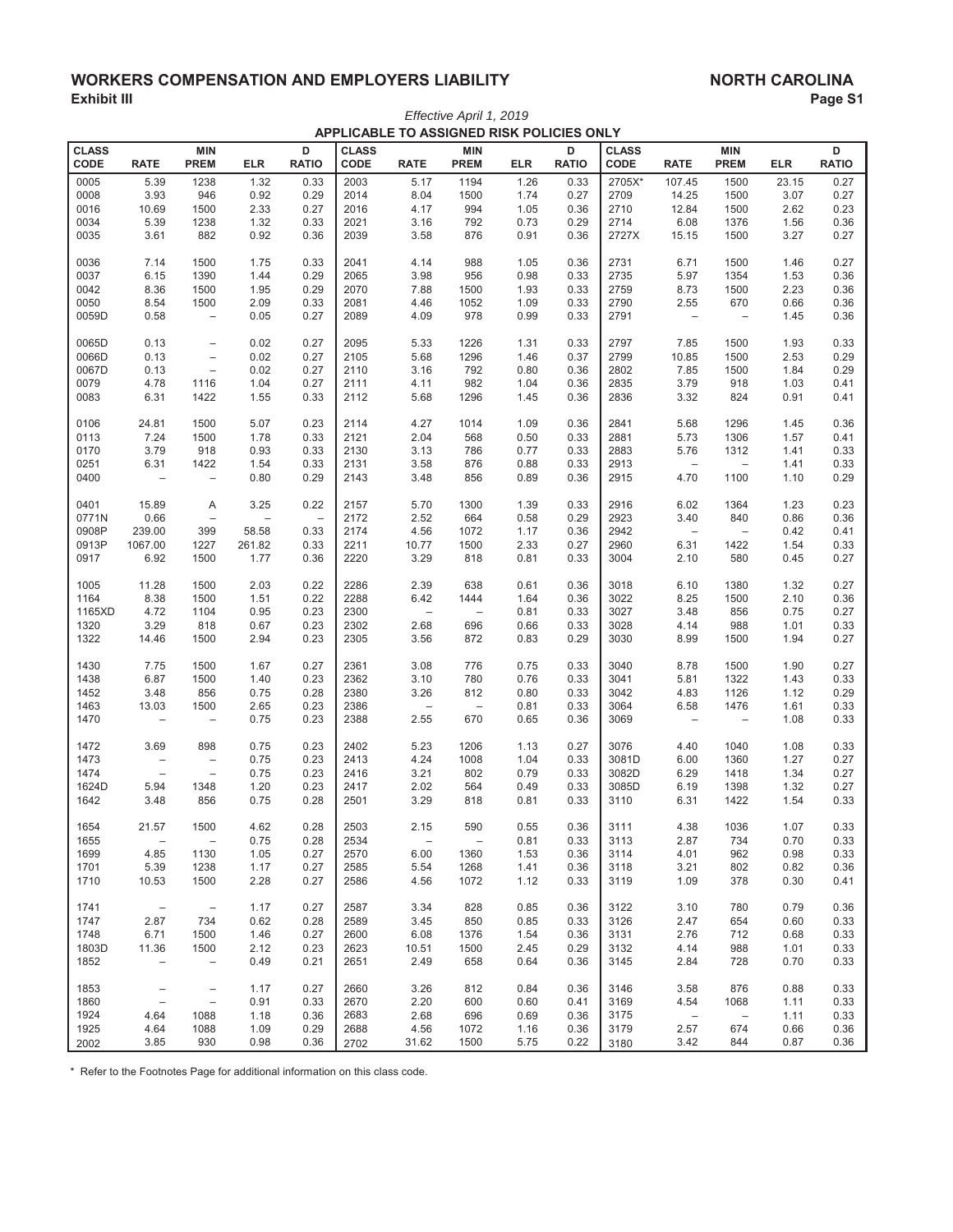## **:25.6 WORKERS COMPENSATION AND EMPLOYERS LIABILITY<br>Exhibit III Page S2 (Exhibit III)** Page S2 **(Exhibit III)** Page S2 *Effective April 1, 2019*

|              |                   |                          |            |              |              | APPLICABLE TO ASSIGNED RISK POLICIES ONLY |                          |            |              |              |                          |                          |            |              |
|--------------|-------------------|--------------------------|------------|--------------|--------------|-------------------------------------------|--------------------------|------------|--------------|--------------|--------------------------|--------------------------|------------|--------------|
| <b>CLASS</b> |                   | <b>MIN</b>               |            | D            | <b>CLASS</b> |                                           | <b>MIN</b>               |            | D            | <b>CLASS</b> |                          | <b>MIN</b>               |            | D            |
| CODE         | <b>RATE</b>       | <b>PREM</b>              | <b>ELR</b> | <b>RATIO</b> | CODE         | <b>RATE</b>                               | <b>PREM</b>              | <b>ELR</b> | <b>RATIO</b> | CODE         | <b>RATE</b>              | <b>PREM</b>              | <b>ELR</b> | <b>RATIO</b> |
| 3188         | 3.02              | 764                      | 0.77       | 0.36         | 3865         | 3.18                                      | 796                      | 0.88       | 0.41         | 4558         | 2.23                     | 606                      | 0.55       | 0.33         |
| 3220         | 3.05              | 770                      | 0.74       | 0.33         | 3881         | 5.52                                      | 1264                     | 1.35       | 0.33         | 4568         | 3.08                     | 776                      | 0.66       | 0.27         |
| 3223         | $\qquad \qquad -$ | $\overline{\phantom{0}}$ | 0.87       | 0.36         | 4000         | 7.40                                      | 1500                     | 1.50       | 0.23         | 4581         | 1.35                     | 430                      | 0.28       | 0.22         |
| 3224         | 4.54              | 1068                     |            | 0.36         | 4021         | 7.93                                      | 1500                     | 1.72       |              | 4583         |                          | 1500                     |            | 0.22         |
|              |                   |                          | 1.15       |              |              |                                           |                          |            | 0.27         |              | 7.88                     |                          | 1.61       |              |
| 3227         | 4.80              | 1120                     | 1.22       | 0.36         | 4024D        | 4.20                                      | 1000                     | 0.90       | 0.27         | 4611         | 1.06                     | 372                      | 0.27       | 0.36         |
| 3240         | 5.60              | 1280                     | 1.42       | 0.36         | 4034         | 9.21                                      | 1500                     | 1.99       | 0.27         | 4635         | 4.62                     | 1084                     | 0.84       | 0.22         |
| 3241         | 5.86              | 1332                     | 1.43       | 0.33         | 4036         | 4.32                                      | 1024                     | 0.94       | 0.27         | 4653         | 2.71                     | 702                      | 0.69       | 0.36         |
| 3255         | 3.66              | 892                      | 1.00       | 0.41         | 4038         | 4.14                                      | 988                      | 1.12       | 0.41         | 4665         | 9.44                     | 1500                     | 2.04       | 0.27         |
| 3257         | 4.72              | 1104                     | 1.16       | 0.33         | 4053         | $\overline{\phantom{a}}$                  | $\qquad \qquad -$        | 1.06       | 0.33         | 4670         | 9.82                     | 1500                     | 2.13       | 0.27         |
| 3270         | 3.82              | 924                      | 0.94       | 0.33         | 4061         | $\qquad \qquad -$                         | $\qquad \qquad -$        | 1.06       | 0.33         | 4683         | 5.28                     | 1216                     | 1.28       | 0.33         |
|              |                   |                          |            |              |              |                                           |                          |            |              |              |                          |                          |            |              |
| 3300         | 5.39              | 1238                     | 1.33       | 0.33         | 4062         | 4.30                                      | 1020                     | 1.06       | 0.33         | 4686         | 2.92                     | 744                      | 0.63       | 0.27         |
| 3303         | 4.19              | 998                      | 1.07       | 0.36         | 4101         | 4.54                                      | 1068                     | 1.06       | 0.29         | 4692         | 1.11                     | 382                      | 0.28       | 0.36         |
| 3307         | 5.70              | 1300                     | 1.40       | 0.33         | 4109         | 0.72                                      | 304                      | 0.18       | 0.36         | 4693         | 1.51                     | 462                      | 0.37       | 0.33         |
| 3315         | 5.68              | 1296                     | 1.45       | 0.36         | 4110         | 1.22                                      | 404                      | 0.30       | 0.33         | 4703         | 2.41                     | 642                      | 0.59       | 0.33         |
| 3334         | 4.70              | 1100                     | 1.15       | 0.33         | 4111         | 1.88                                      | 536                      | 0.48       | 0.36         | 4717         | 3.02                     | 764                      | 0.82       | 0.41         |
| 3336         | 3.98              | 956                      | 0.86       | 0.28         | 4113         | $\overline{\phantom{a}}$                  | $\qquad \qquad -$        | 0.48       | 0.36         | 4720         | 2.57                     | 674                      | 0.63       | 0.33         |
| 3365         | 8.86              | 1500                     | 1.91       | 0.27         | 4114         | 4.80                                      | 1120                     | 1.16       | 0.33         | 4740         | 3.34                     | 828                      | 0.73       | 0.27         |
| 3372         |                   |                          |            | 0.29         | 4130         |                                           |                          | 1.32       |              |              |                          | 962                      |            | 0.33         |
|              | 5.20              | 1200                     | 1.21       |              |              | 5.36                                      | 1232                     |            | 0.33         | 4741         | 4.01                     |                          | 0.98       |              |
| 3373         | 5.94              | 1348                     | 1.45       | 0.33         | 4131         | 9.29                                      | 1500                     | 2.39       | 0.37         | 4751         | 2.73                     | 706                      | 0.59       | 0.27         |
| 3383         | 2.15              | 590                      | 0.55       | 0.36         | 4133         | 2.84                                      | 728                      | 0.73       | 0.36         | 4771N        | 3.74                     | 1040                     | 0.68       | 0.21         |
| 3385         | 1.19              | 398                      | 0.31       | 0.36         | 4149         | 1.19                                      | 398                      | 0.33       | 0.41         | 4777         | 4.99                     | 1158                     | 0.91       | 0.21         |
| 3400         | 4.75              | 1110                     | 1.11       | 0.29         | 4206         | 3.58                                      | 876                      | 0.87       | 0.33         | 4825         | 1.49                     | 458                      | 0.32       | 0.27         |
| 3507         | 3.45              | 850                      | 0.84       | 0.33         | 4207         | 3.66                                      | 892                      | 0.79       | 0.28         | 4828         | 2.84                     | 728                      | 0.66       | 0.29         |
| 3515         | 3.26              | 812                      | 0.80       | 0.33         | 4239         | 3.42                                      | 844                      | 0.73       | 0.28         | 4829         | 1.91                     | 542                      | 0.39       | 0.23         |
| 3516         | $\qquad \qquad -$ | $\overline{\phantom{a}}$ | 0.80       | 0.33         | 4240         | 5.04                                      | 1168                     | 1.29       | 0.36         | 4902         | 4.19                     | 998                      | 1.07       | 0.36         |
|              |                   |                          |            |              |              |                                           |                          |            |              |              |                          |                          |            |              |
| 3548         | 1.86              | 532                      | 0.46       | 0.33         | 4243         | 2.84                                      | 728                      | 0.69       | 0.33         | 4923         | 1.30                     | 420                      | 0.32       | 0.33         |
| 3559         | 3.21              | 802                      | 0.79       | 0.33         | 4244         | 3.32                                      | 824                      | 0.81       | 0.33         | 5020         | 11.86                    | 1500                     | 2.56       | 0.27         |
| 3574         | 1.38              | 436                      | 0.35       | 0.36         | 4250         | 2.84                                      | 728                      | 0.70       | 0.33         | 5022         | 13.19                    | 1500                     | 2.69       | 0.23         |
| 3581         | 1.54              | 468                      | 0.40       | 0.36         | 4251         | 3.69                                      | 898                      | 0.91       | 0.33         | 5037         | 22.87                    | 1500                     | 4.15       | 0.22         |
| 3612         | 2.52              | 664                      | 0.59       | 0.29         | 4263         | 4.11                                      | 982                      | 1.01       | 0.33         | 5040         | 12.60                    | 1500                     | 2.29       | 0.22         |
| 3620         | 6.29              | 1418                     | 1.36       | 0.27         | 4273         | 4.17                                      | 994                      | 1.02       | 0.33         | 5057         | 9.68                     | 1500                     | 1.76       | 0.21         |
| 3629         | 2.60              | 680                      | 0.67       | 0.36         | 4279         | 3.74                                      | 908                      | 0.91       | 0.33         | 5059         | 34.97                    | 1500                     | 6.36       | 0.21         |
| 3632         | 4.17              | 994                      | 0.97       | 0.29         | 4282         | $\overline{\phantom{a}}$                  | $\overline{\phantom{0}}$ | 0.91       | 0.33         | 5069         | $\overline{\phantom{m}}$ | $\overline{\phantom{0}}$ | 6.36       | 0.21         |
| 3634         | 2.44              | 648                      | 0.62       | 0.36         | 4283         | 2.39                                      | 638                      | 0.58       | 0.33         | 5102         | 9.58                     | 1500                     | 1.95       | 0.23         |
| 3635         | 3.56              | 872                      | 0.87       | 0.33         | 4299         | 2.60                                      | 680                      | 0.67       | 0.36         | 5146         | 8.46                     | 1500                     | 1.83       | 0.27         |
|              |                   |                          |            |              |              |                                           |                          |            |              |              |                          |                          |            |              |
| 3638         | 2.41              | 642                      | 0.62       | 0.36         | 4301         | $\overline{\phantom{a}}$                  | $\qquad \qquad -$        | 0.91       | 0.33         | 5160         | 4.46                     | 1052                     | 0.90       | 0.23         |
| 3642         | 2.07              | 574                      | 0.51       | 0.33         | 4304         | 6.61                                      | 1482                     | 1.54       | 0.29         | 5183         | 5.86                     | 1332                     | 1.26       | 0.27         |
| 3643         | 2.41              | 642                      | 0.59       | 0.33         | 4307         | 2.81                                      | 722                      | 0.77       | 0.41         | 5188         | 6.87                     | 1500                     | 1.48       | 0.27         |
| 3647         | 3.08              | 776                      | 0.72       | 0.29         | 4351         | 2.33                                      | 626                      | 0.56       | 0.33         | 5190         | 6.10                     | 1380                     | 1.32       | 0.27         |
| 3648         | 1.96              | 552                      | 0.50       | 0.36         | 4352         | 2.20                                      | 600                      | 0.57       | 0.36         | 5191         | 1.30                     | 420                      | 0.32       | 0.33         |
| 3681         | 1.27              | 414                      | 0.32       | 0.36         | 4360         | 2.18                                      | 596                      | 0.56       | 0.36         | 5192         | 5.17                     | 1194                     | 1.26       | 0.33         |
| 3685         | 1.75              | 510                      | 0.45       | 0.36         | 4361         | 1.57                                      | 474                      | 0.40       | 0.36         | 5213         | 12.71                    | 1500                     | 2.59       | 0.23         |
| 3719         | 2.02              | 564                      | 0.36       | 0.22         | 4410         | 4.91                                      | 1142                     | 1.20       | 0.33         | 5215         | 10.48                    | 1500                     | 2.44       | 0.29         |
| 3724         | 5.57              | 1274                     | 1.13       | 0.23         | 4417         | $\hspace{0.1mm}-\hspace{0.1mm}$           | $\qquad \qquad -$        | 1.20       | 0.33         | 5221         | 7.51                     | 1500                     | 1.62       | 0.27         |
| 3726         | 8.33              | 1500                     | 1.51       | 0.22         | 4420         | 10.19                                     | 1500                     | 2.07       | 0.23         | 5222         | 13.08                    | 1500                     | 2.66       | 0.23         |
|              |                   |                          |            |              |              |                                           |                          |            |              |              |                          |                          |            |              |
| 3803         | 2.73              | 706                      | 0.67       | 0.33         | 4431         | 2.12                                      | 584                      | 0.58       | 0.41         | 5223         | 11.57                    | 1500                     | 2.50       | 0.27         |
| 3807         | 3.16              | 792                      | 0.80       | 0.36         | 4432         | 1.51                                      | 462                      | 0.42       | 0.41         | 5348         | 7.30                     | 1500                     | 1.57       | 0.27         |
| 3808         | 7.43              | 1500                     | 1.72       | 0.29         | 4439         | $\overline{\phantom{a}}$                  | $\overline{\phantom{a}}$ | 0.55       | 0.33         | 5402         | 7.64                     | 1500                     | 1.95       | 0.36         |
| 3821         | 9.95              | 1500                     | 2.33       | 0.29         | 4452         | 3.66                                      | 892                      | 0.90       | 0.33         | 5403         | 10.48                    | 1500                     | 2.13       | 0.23         |
| 3822X        | 4.64              | 1088                     | 1.09       | 0.29         | 4459         | 4.17                                      | 994                      | 1.02       | 0.33         | 5437         | 9.60                     | 1500                     | 2.08       | 0.27         |
| 3824X        | 5.86              | 1332                     | 1.37       | 0.29         | 4470         | 3.32                                      | 824                      | 0.81       | 0.33         | 5443         | 6.74                     | 1500                     | 1.65       | 0.33         |
| 3826         | 1.30              | 420                      | 0.31       | 0.33         | 4484         | 3.87                                      | 934                      | 0.95       | 0.33         | 5445         | 17.30                    | 1500                     | 3.54       | 0.23         |
| 3827         | 2.68              | 696                      | 0.62       | 0.29         | 4493         | 3.63                                      | 886                      | 0.89       | 0.33         | 5462         | 11.49                    | 1500                     | 2.47       | 0.28         |
| 3830         | 1.88              | 536                      | 0.44       | 0.29         | 4511         | 0.82                                      | 324                      | 0.19       | 0.29         | 5472         | 12.81                    | 1500                     | 2.32       | 0.22         |
| 3851         | 3.87              | 934                      | 0.99       | 0.36         | 4557         | 3.32                                      | 824                      | 0.85       | 0.36         | 5473         | 18.78                    | 1500                     | 3.42       | 0.21         |
|              |                   |                          |            |              |              |                                           |                          |            |              |              |                          |                          |            |              |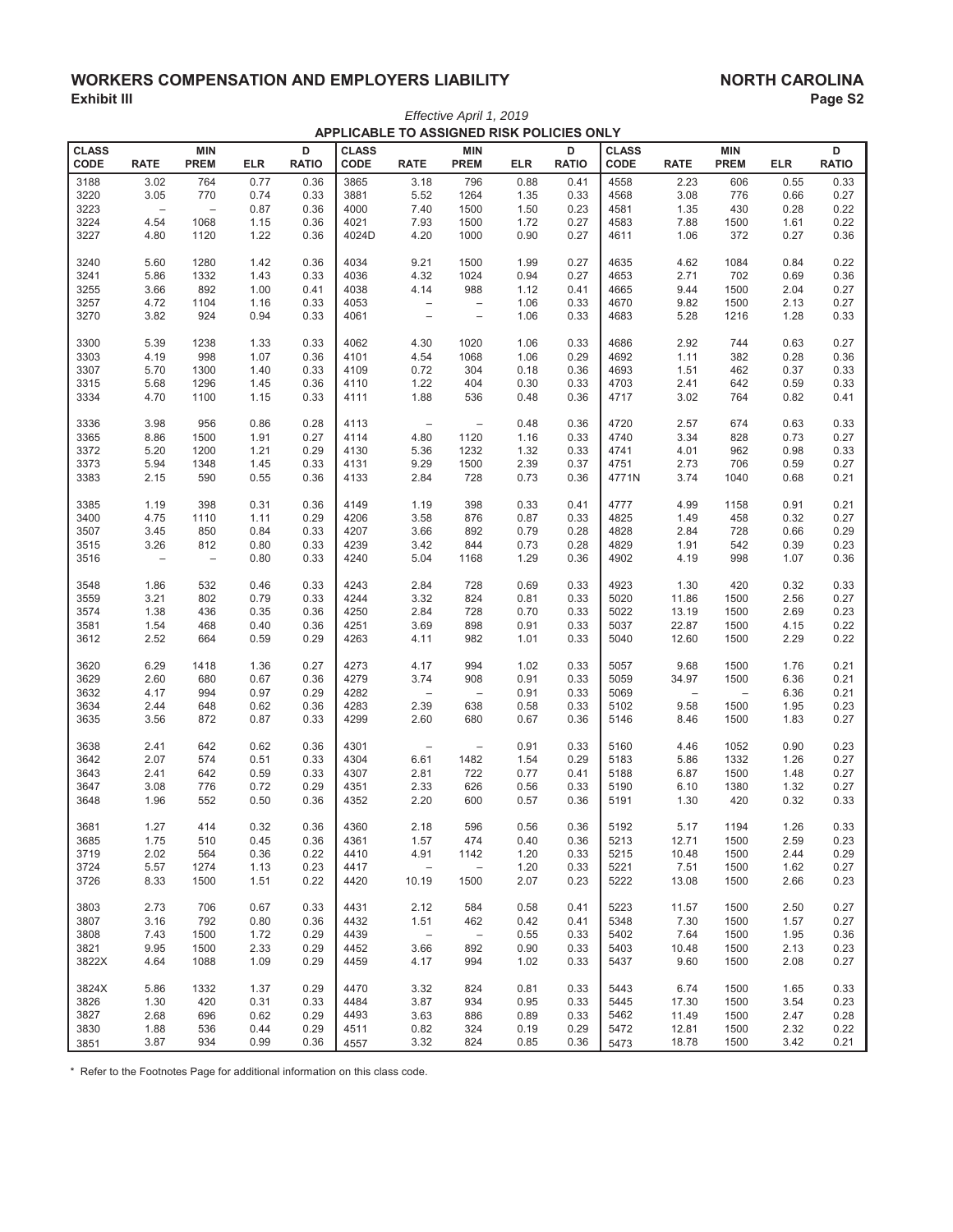## **XORKERS COMPENSATION AND EMPLOYERS LIABILITY FRAGE ASSESS AND A SAMPLOYERS LIABILITY** Exhibit III **Page S3 (Exhibit III)** Page S3 *Effective April 1, 2019*

|                      | APPLICABLE TO ASSIGNED RISK POLICIES ONLY |                           |            |                   |                      |                          |                                   |                          |                          |                      |                          |                           |            |                   |
|----------------------|-------------------------------------------|---------------------------|------------|-------------------|----------------------|--------------------------|-----------------------------------|--------------------------|--------------------------|----------------------|--------------------------|---------------------------|------------|-------------------|
| <b>CLASS</b><br>CODE | <b>RATE</b>                               | <b>MIN</b><br><b>PREM</b> | <b>ELR</b> | D<br><b>RATIO</b> | <b>CLASS</b><br>CODE | <b>RATE</b>              | <b>MIN</b><br><b>PREM</b>         | <b>ELR</b>               | D<br><b>RATIO</b>        | <b>CLASS</b><br>CODE | <b>RATE</b>              | <b>MIN</b><br><b>PREM</b> | <b>ELR</b> | D<br><b>RATIO</b> |
|                      |                                           |                           |            |                   |                      |                          |                                   |                          |                          |                      |                          |                           |            |                   |
| 5474                 | 12.23                                     | 1500                      | 2.50       | 0.23              | 6874F                | 39.93                    | 1500                              | 6.58                     | 0.19                     | 7538                 | 12.71                    | 1500                      | 2.31       | 0.22              |
| 5478                 | 5.92                                      | 1344                      | 1.27       | 0.28              | 6882                 | 6.23                     | 1406                              | 1.13                     | 0.22                     | 7539                 | 2.84                     | 728                       | 0.58       | 0.23              |
| 5479                 | 11.30                                     | 1500                      | 2.64       | 0.29              | 6884                 | 7.30                     | 1500                              | 1.31                     | 0.22                     | 7540                 | 7.19                     | 1500                      | 1.31       | 0.21              |
| 5480                 | 10.77                                     | 1500                      | 2.18       | 0.23              | 7016M                | 6.39                     | 1438                              | 1.16                     | 0.22                     | 7580                 | 5.15                     | 1190                      | 1.11       | 0.27              |
| 5491                 | 4.09                                      | 978                       | 0.83       | 0.23              | 7024M                | 7.11                     | 1500                              | 1.29                     | 0.22                     | 7590                 | 5.73                     | 1306                      | 1.33       | 0.29              |
| 5506                 | 11.89                                     | 1500                      | 2.16       | 0.21              | 7038M                | 8.81                     | 1500                              | 1.63                     | 0.20                     | 7600                 | 8.60                     | 1500                      | 1.85       | 0.27              |
| 5507                 | 6.34                                      | 1428                      | 1.29       | 0.23              | 7046M                | 10.82                    | 1500                              | 1.97                     | 0.22                     | 7605                 | 4.14                     | 988                       | 0.89       | 0.27              |
| 5508                 | 14.75                                     | 1500                      | 3.16       | 0.28              | 7047M                | 11.94                    | 1500                              | 2.08                     | 0.22                     | 7610                 | 0.98                     | 356                       | 0.23       | 0.29              |
| 5535                 | 12.10                                     | 1500                      | 2.61       | 0.27              | 7050M                | 16.45                    | 1500                              | 2.90                     | 0.20                     | 7705                 | 10.08                    | 1500                      | 2.35       | 0.29              |
| 5537                 | 8.81                                      | 1500                      | 1.90       | 0.27              | 7090M                | 9.79                     | 1500                              | 1.80                     | 0.20                     | 7710                 | 6.29                     | 1418                      | 1.28       | 0.23              |
| 5551                 | 31.36                                     | 1500                      | 5.71       | 0.21              | 7098M                | 12.02                    | 1500                              | 2.18                     | 0.22                     | 7711                 | 6.29                     | 1418                      | 1.28       | 0.23              |
| 5606                 | 1.78                                      | 516                       | 0.36       | 0.23              | 7099M                | 20.19                    | 1500                              | 3.51                     | 0.22                     | 7720X                | 4.01                     | 962                       | 0.87       | 0.27              |
| 5610                 | 11.49                                     | 1500                      | 2.81       | 0.33              | 7133                 | 5.89                     | 1338                              | 1.21                     | 0.22                     | 7723X                | 4.06                     | 972                       | 0.74       | 0.21              |
| 5645                 | 28.63                                     | 1500                      | 5.84       | 0.23              | 7151M                | 7.16                     | 1500                              | 1.47                     | 0.22                     | 7855                 | 6.31                     | 1422                      | 1.36       | 0.27              |
| 5703                 | 23.29                                     | 1500                      | 5.04       | 0.27              | 7152M                | 13.34                    | 1500                              | 2.63                     | 0.22                     | 8001                 | 4.03                     | 966                       | 1.04       | 0.36              |
| 5705                 | 54.39                                     | 1500                      | 11.83      | 0.27              | 7153M                | 7.96                     | 1500                              | 1.63                     | 0.22                     | 8002                 | 3.16                     | 792                       | 0.78       | 0.33              |
| 5951                 | 0.50                                      | 260                       | 0.13       | 0.37              | 7219                 | 14.54                    | 1500                              | 2.95                     | 0.23                     | 8006                 | 4.01                     | 962                       | 0.99       | 0.33              |
| 6003                 | 13.69                                     | 1500                      | 2.94       | 0.28              | 7222X                | 12.63                    | 1500                              | 2.71                     | 0.28                     | 8008                 | 1.99                     | 558                       | 0.51       | 0.36              |
| 6005                 | 11.06                                     | 1500                      | 2.38       | 0.28              | 7225                 | 12.31                    | 1500                              | 2.65                     | 0.28                     | 8010                 | 2.57                     | 674                       | 0.66       | 0.36              |
| 6017                 | $\qquad \qquad -$                         | $\qquad \qquad -$         | 2.59       | 0.23              | 7228                 | $\qquad \qquad -$        | $\overline{\phantom{0}}$          | 2.95                     | 0.23                     | 8013                 | 0.64                     | 288                       | 0.15       | 0.33              |
| 6018                 | 4.75                                      | 1110                      | 1.01       | 0.28              | 7229                 | $\overline{\phantom{a}}$ | $\qquad \qquad -$                 | 2.95                     | 0.23                     | 8015                 | 1.67                     | 494                       | 0.41       | 0.33              |
| 6045                 | 8.30                                      | 1500                      | 1.78       | 0.28              | 7230X                | 17.93                    | 1500                              | 4.17                     | 0.29                     | 8017                 | 2.44                     | 648                       | 0.62       | 0.36              |
| 6204                 | 15.02                                     | 1500                      | 3.06       | 0.23              | 7231                 | 14.67                    | 1500                              | 3.41                     | 0.29                     | 8018                 | 3.95                     | 950                       | 1.01       | 0.36              |
| 6206                 | 4.83                                      | 1126                      | 0.87       | 0.22              | 7232X                | 16.82                    | 1500                              | 3.40                     | 0.23                     | 8021                 | 3.85                     | 930                       | 0.95       | 0.33              |
| 6213                 | 3.02                                      | 764                       | 0.61       | 0.23              | 7309F                | 24.65                    | 1500                              | 4.08                     | 0.19                     | 8031                 | 4.80                     | 1120                      | 1.18       | 0.33              |
| 6214                 | 3.42                                      | 844                       | 0.62       | 0.22              | 7313F                | 9.13                     | 1500                              | 1.51                     | 0.19                     | 8032                 | 3.08                     | 776                       | 0.79       | 0.36              |
| 6216                 | 10.37                                     | 1500                      | 1.87       | 0.22              | 7317F                | 23.03                    | 1500                              | 3.77                     | 0.20                     | 8033                 | 2.71                     | 702                       | 0.67       | 0.33              |
| 6217                 | 9.21                                      | 1500                      | 1.88       | 0.23              | 7323                 | $\overline{\phantom{a}}$ | $\qquad \qquad -$                 | 1.87                     | 0.21                     | 8037                 | 2.81                     | 722                       | 0.72       | 0.36              |
| 6229                 | 9.47                                      | 1500                      | 1.94       | 0.22              | 7327F                | 39.40                    | 1500                              | 6.56                     | 0.19                     | 8039                 | 2.49                     | 658                       | 0.64       | 0.36              |
| 6233                 | 3.79                                      | 918                       | 0.77       | 0.23              | 7333M                | 5.41                     | 1242                              | 0.97                     | 0.22                     | 8044                 | 5.28                     | 1216                      | 1.23       | 0.29              |
| 6235                 | 9.15                                      | 1500                      | 1.66       | 0.22              | 7335M                | 6.02                     | 1364                              | 1.08                     | 0.22                     | 8045                 | 1.19                     | 398                       | 0.31       | 0.36              |
| 6236                 | 12.73                                     | 1500                      | 2.74       | 0.28              | 7337M                | 10.11                    | 1500                              | 1.74                     | 0.22                     | 8046                 | 3.29                     | 818                       | 0.81       | 0.33              |
| 6237                 | 2.89                                      | 738                       | 0.62       | 0.28              | 7350F                | 27.11                    | 1500                              | 4.91                     | 0.21                     | 8047                 | 1.54                     | 468                       | 0.39       | 0.36              |
| 6251D                | 8.70                                      | 1500                      | 1.75       | 0.23              | 7360                 | 7.51                     | 1500                              | 1.62                     | 0.27                     | 8058                 | 4.19                     | 998                       | 1.03       | 0.33              |
| 6252D                | 7.08                                      | 1500                      | 1.27       | 0.22              | 7370                 | 8.01                     | 1500                              | 1.96                     | 0.33                     | 8072                 | 1.27                     | 414                       | 0.33       | 0.37              |
| 6260                 | $\overline{\phantom{a}}$                  | $\qquad \qquad -$         | 1.75       | 0.23              | 7380                 | 8.57                     | 1500                              | 1.99                     | 0.29                     | 8102                 | 2.60                     | 680                       | 0.66       | 0.36              |
| 6306                 | 8.65                                      | 1500                      | 1.76       | 0.23              | 7382                 | 7.80                     | 1500                              | 1.90                     | 0.33                     | 8103                 | 3.42                     | 844                       | 0.80       | 0.29              |
| 6319                 | 7.00                                      | 1500                      | 1.43       | 0.23              | 7390                 | 6.90                     | 1500                              | 1.68                     | 0.33                     | 8105                 | $\overline{\phantom{m}}$ | $\overline{\phantom{0}}$  | 1.01       | 0.36              |
| 6325                 | 7.64                                      | 1500                      | 1.55       | 0.23              | 7394M                | 5.44                     | 1248                              | 0.98                     | 0.22                     | 8106                 | 6.66                     | 1492                      | 1.44       | 0.27              |
| 6400                 | 9.84                                      | 1500                      | 2.29       | 0.29              | 7395M                | 6.05                     | 1370                              | 1.09                     | 0.22                     | 8107                 | 4.96                     | 1152                      | 1.07       | 0.27              |
| 6503                 | 3.13                                      | 786                       | 0.79       | 0.36              | 7398M                | 10.16                    | 1500                              | 1.76                     | 0.22                     | 8111                 | 3.05                     | 770                       | 0.75       | 0.33              |
| 6504                 | 4.24                                      | 1008                      | 1.08       | 0.36              | 7402                 | 0.19                     | 198                               | 0.04                     | 0.33                     | 8116                 | 3.77                     | 914                       | 0.92       | 0.33              |
| 6702M*               | 7.67                                      | 1500                      | 1.65       | 0.27              | 7403                 | 9.10                     | 1500                              | 1.97                     | 0.27                     | 8203                 | 9.66                     | 1500                      | 2.37       | 0.33              |
| 6703M*               | 14.33                                     | 1500                      | 2.96       | 0.27              | 7405N                | 3.87                     | 1194                              | 0.83                     | 0.28                     | 8204                 | 7.48                     | 1500                      | 1.62       | 0.27              |
| 6704M*               | 8.52                                      | 1500                      | 1.84       | 0.27              | 7420                 | 14.01                    | 1500                              | 2.51                     | 0.23                     | 8209                 | 5.49                     | 1258                      | 1.35       | 0.33              |
| 6801F                | 6.61                                      | 1482                      | 1.25       | 0.25              | 7421                 | 1.17                     | 394                               | 0.24                     | 0.23                     | 8215                 | 5.33                     | 1226                      | 1.15       | 0.27              |
| 6811                 | 8.54                                      | 1500                      | 1.84       | 0.27              | 7422                 | 2.71                     | 702                               | 0.49                     | 0.22                     | 8227                 | 7.27                     | 1500                      | 1.32       | 0.21              |
| 6824F                | 20.96                                     | 1500                      | 3.83       | 0.21              | 7425                 | 3.58                     | 876                               | 0.65                     | 0.22                     | 8232                 | 7.27                     | 1500                      | 1.57       | 0.27              |
| 6826F                | 9.05                                      | 1500                      | 1.70       | 0.25              | 7431N                | 1.86                     | 654                               | 0.33                     | 0.22                     | 8233                 | 4.85                     | 1130                      | 1.04       | 0.28              |
| 6834                 | 5.28                                      | 1216                      | 1.23       | 0.29              | 7445N                | 1.30                     | $\hspace{1.0cm} - \hspace{1.0cm}$ | $\qquad \qquad -$        | $\overline{\phantom{0}}$ | 8235                 | 7.69                     | 1500                      | 1.89       | 0.33              |
| 6836                 | 6.29                                      | 1418                      | 1.36       | 0.27              | 7453N                | 0.61                     | $\overline{\phantom{a}}$          | $\overline{\phantom{m}}$ | $\qquad \qquad -$        | 8236X                | 9.50                     | 1500                      | 2.05       | 0.27              |
| 6843F                | 18.65                                     | 1500                      | 3.09       | 0.19              | 7502                 | 3.79                     | 918                               | 0.82                     | 0.28                     | 8263                 | 10.88                    | 1500                      | 2.55       | 0.29              |
| 6845F                | 16.29                                     | 1500                      | 2.70       | 0.19              | 7515                 | 1.83                     | 526                               | 0.33                     | 0.22                     | 8264                 | 6.95                     | 1500                      | 1.50       | 0.27              |
| 6854                 | 9.18                                      | 1500                      | 1.66       | 0.22              | 7520                 | 5.36                     | 1232                              | 1.31                     | 0.33                     | 8265                 | 10.43                    | 1500                      | 2.13       | 0.23              |
| 6872F                | 23.43                                     | 1500                      | 3.88       | 0.19              | 7529X                | 26.72                    | 1500                              | 4.85                     | 0.22                     | 8279                 | 11.49                    | 1500                      | 2.36       | 0.22              |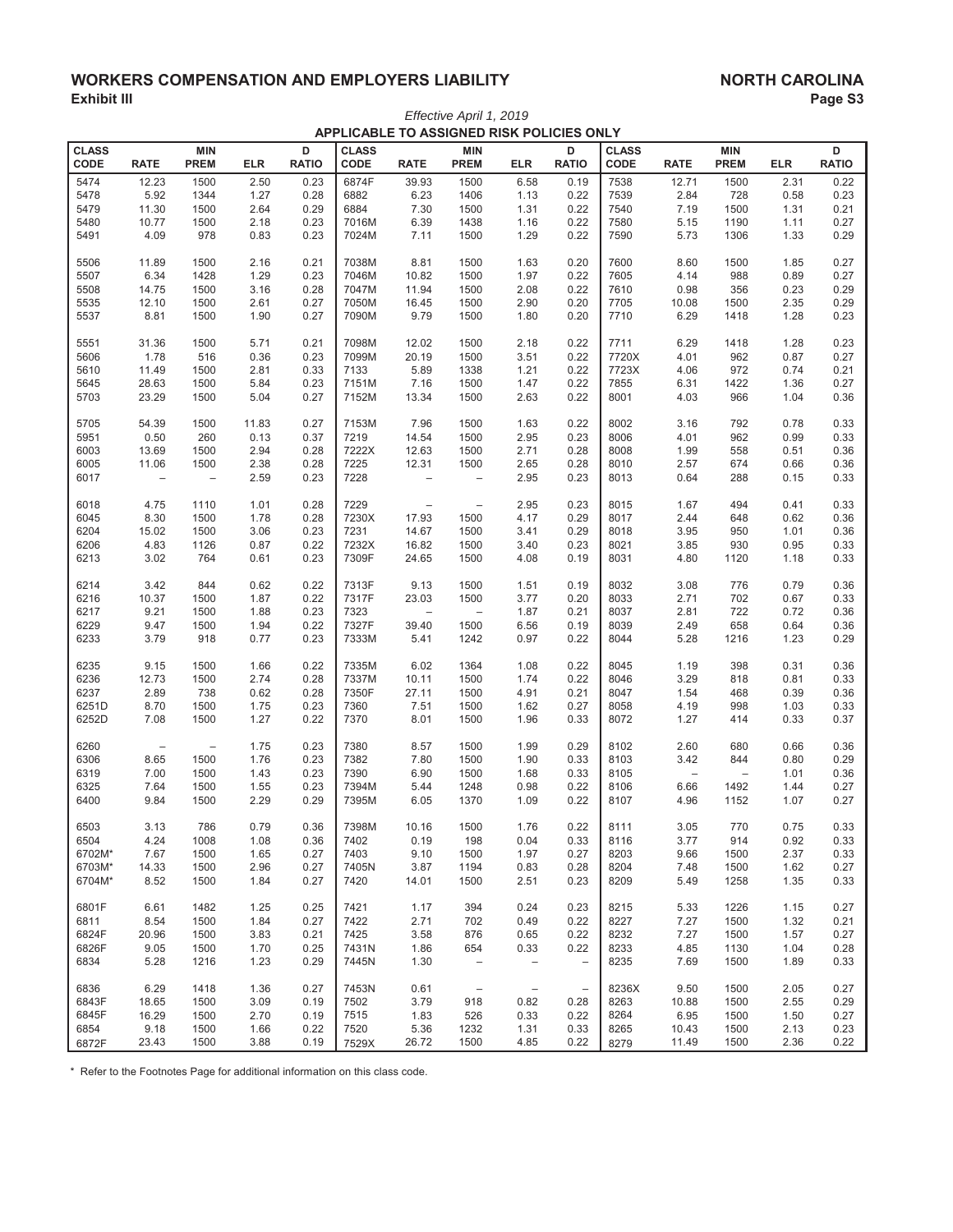## **WORKERS COMPENSATION AND EMPLOYERS LIABILITY Exhibit III**

| Effective April 1, 2019<br>APPLICABLE TO ASSIGNED RISK POLICIES ONLY<br>D<br><b>CLASS</b><br><b>CLASS</b><br>D<br><b>CLASS</b><br>D<br><b>MIN</b><br><b>MIN</b><br><b>MIN</b><br>CODE<br>CODE<br><b>RATIO</b><br>CODE<br><b>RATIO</b><br><b>RATE</b><br><b>PREM</b><br>ELR<br><b>RATIO</b><br><b>RATE</b><br><b>PREM</b><br><b>ELR</b><br><b>RATE</b><br><b>PREM</b><br><b>ELR</b><br>8288<br>9.39<br>1500<br>2.04<br>8901<br>0.29<br>218<br>0.07<br>0.29<br>0.27<br>9012<br>8291X<br>6.10<br>1380<br>0.29<br>1.46<br>452<br>0.34<br>0.29<br>1.43<br>8292X<br>0.33<br>9014<br>5.04<br>5.70<br>1300<br>1.40<br>1168<br>1.23<br>0.33<br>8293X<br>14.25<br>1500<br>3.08<br>0.27<br>9015<br>4.51<br>1.10<br>0.33<br>1062<br>3.93<br>0.97<br>8304<br>7.96<br>1500<br>1.72<br>0.27<br>9016<br>946<br>0.33<br>11.14<br>1500<br>2.28<br>0.23<br>9019<br>3.63<br>0.78<br>8350<br>886<br>0.27<br>3.90<br>940<br>0.91<br>0.29<br>9033<br>3.45<br>0.84<br>8380<br>850<br>0.33<br>3.32<br>824<br>0.29<br>9040<br>4.99<br>1.28<br>8381<br>0.77<br>1158<br>0.36<br>9044<br>1.94<br>0.50<br>8385<br>3.21<br>802<br>0.69<br>0.27<br>548<br>0.36<br>3.21<br>8392<br>3.66<br>892<br>0.90<br>0.33<br>9052<br>802<br>0.82<br>0.36<br>8393<br>2.52<br>664<br>0.33<br>9058<br>2.39<br>0.65<br>0.61<br>638<br>0.41<br>8500<br>8.81<br>1500<br>1.90<br>0.27<br>9060<br>1.99<br>558<br>0.51<br>0.36<br>1.64<br>8601<br>0.50<br>260<br>0.12<br>0.29<br>9061<br>488<br>0.45<br>0.41<br>658<br>0.29<br>2.02<br>0.55<br>8602<br>2.49<br>0.58<br>9062<br>564<br>0.41<br>0.33<br>1.30<br>0.34<br>8603<br>0.11<br>182<br>0.03<br>9063<br>420<br>0.37<br>3.34<br>828<br>0.23<br>9077F<br>5.04<br>1.02<br>8606<br>0.68<br>1168<br>0.32<br>8709F<br>10.67<br>1500<br>1.77<br>0.19<br>9082<br>1.96<br>552<br>0.54<br>0.41<br>9083<br>8710<br>$\overline{\phantom{0}}$<br>0.67<br>0.28<br>1.96<br>552<br>0.54<br>0.41<br>$\qquad \qquad -$<br>8719<br>3.87<br>934<br>0.71<br>0.21<br>9084<br>2.31<br>622<br>0.57<br>0.33<br>8720<br>1.75<br>510<br>0.38<br>0.27<br>9089<br>1.88<br>536<br>0.49<br>0.37<br>8721<br>0.53<br>266<br>0.12<br>0.27<br>9093<br>2.23<br>606<br>0.58<br>0.36<br>0.29<br>218<br>0.33<br>9101<br>4.78<br>1.23<br>8723<br>0.07<br>1116<br>0.36<br>982<br>9102<br>5.17<br>1.27<br>8725<br>4.11<br>0.89<br>0.27<br>1194<br>0.33<br>8726F<br>2.84<br>0.70<br>5.36<br>1232<br>1.00<br>0.25<br>9154<br>728<br>0.33<br>8734M<br>0.27<br>9156<br>3.42<br>0.80<br>0.69<br>298<br>0.15<br>844<br>0.29<br>0.27<br>9170<br>2.51<br>8737M<br>0.61<br>282<br>0.13<br>13.77<br>1500<br>0.21<br>8738M<br>388<br>2.89<br>1.14<br>0.24<br>0.27<br>9178<br>10.45<br>1500<br>0.41<br>8742<br>0.50<br>0.27<br>9179<br>4.63<br>260<br>0.11<br>18.12<br>0.36<br>1500<br>6.31<br>1422<br>0.29<br>9180<br>7.85<br>8745<br>1.48<br>1500<br>1.71<br>0.27<br>2.81<br>0.70<br>8748<br>0.96<br>352<br>0.22<br>0.29<br>9182<br>722<br>0.33<br>8755<br>0.45<br>250<br>0.10<br>0.27<br>9186<br>28.60<br>5.91<br>0.22<br>1500<br>8799<br>0.72<br>304<br>0.18<br>0.33<br>9220<br>9.52<br>2.23<br>0.29<br>1500<br>8800<br>2.26<br>612<br>0.62<br>0.41<br>9402<br>8.52<br>1500<br>1.84<br>0.27<br>8803<br>0.11<br>182<br>0.03<br>0.27<br>9403<br>13.03<br>2.65<br>1500<br>0.23<br>218<br>4.56<br>8805M<br>0.29<br>0.07<br>0.33<br>9410<br>1072<br>1.12<br>0.33<br>202<br>9501<br>1.20<br>0.29<br>8810<br>0.21<br>0.05<br>0.33<br>5.12<br>1184<br>8814M<br>0.27<br>9505<br>9.13<br>2.12<br>214<br>0.07<br>0.33<br>1500<br>0.29<br>8815M<br>256<br>0.33<br>9516<br>5.65<br>1.22<br>0.48<br>0.11<br>1290<br>0.27<br>8820<br>0.21<br>202<br>0.05<br>0.29<br>9519<br>5.97<br>1354<br>1.28<br>0.27<br>0.36<br>9521<br>8824<br>4.62<br>1084<br>1.18<br>6.31<br>1422<br>1.37<br>0.27<br>8825<br>3.26<br>812<br>0.89<br>0.41<br>9522<br>2.76<br>712<br>0.67<br>0.33<br>8826<br>3.34<br>828<br>0.33<br>9534<br>9.18<br>1.86<br>0.82<br>1500<br>0.23<br>17.51<br>8831<br>1.96<br>552<br>0.49<br>0.33<br>9554<br>1500<br>3.58<br>0.23<br>0.74<br>8832<br>0.56<br>272<br>0.14<br>0.33<br>9586<br>308<br>0.20<br>0.41<br>8833<br>1.88<br>536<br>0.33<br>9600<br>3.48<br>0.88<br>0.46<br>856<br>0.36<br>4.43<br>0.33<br>9620<br>1.96<br>552<br>0.46<br>0.29<br>8835<br>1046<br>1.08<br>8842X<br>3.48<br>856<br>0.85<br>0.33<br>8848X<br>5.07<br>1174<br>1.24<br>0.33<br>8849X<br>4.11<br>982<br>1.00<br>0.33<br>8855<br>0.21<br>202<br>0.05<br>0.33<br>8856<br>0.58<br>276<br>0.15<br>0.33<br>8864X<br>1.94<br>548<br>0.48<br>0.33<br>8868<br>0.77<br>314<br>0.20<br>0.37<br>8869<br>1.72<br>504<br>0.36<br>0.44<br>182<br>0.36<br>0.11<br>0.03<br>8871 |  |  |  |  |  |  |  | ı uy∪ |
|-------------------------------------------------------------------------------------------------------------------------------------------------------------------------------------------------------------------------------------------------------------------------------------------------------------------------------------------------------------------------------------------------------------------------------------------------------------------------------------------------------------------------------------------------------------------------------------------------------------------------------------------------------------------------------------------------------------------------------------------------------------------------------------------------------------------------------------------------------------------------------------------------------------------------------------------------------------------------------------------------------------------------------------------------------------------------------------------------------------------------------------------------------------------------------------------------------------------------------------------------------------------------------------------------------------------------------------------------------------------------------------------------------------------------------------------------------------------------------------------------------------------------------------------------------------------------------------------------------------------------------------------------------------------------------------------------------------------------------------------------------------------------------------------------------------------------------------------------------------------------------------------------------------------------------------------------------------------------------------------------------------------------------------------------------------------------------------------------------------------------------------------------------------------------------------------------------------------------------------------------------------------------------------------------------------------------------------------------------------------------------------------------------------------------------------------------------------------------------------------------------------------------------------------------------------------------------------------------------------------------------------------------------------------------------------------------------------------------------------------------------------------------------------------------------------------------------------------------------------------------------------------------------------------------------------------------------------------------------------------------------------------------------------------------------------------------------------------------------------------------------------------------------------------------------------------------------------------------------------------------------------------------------------------------------------------------------------------------------------------------------------------------------------------------------------------------------------------------------------------------------------------------------------------------------------------------------------------------------------------------------------------------------------------------------------------------------------------------------------------------------------------------------------------------------------------------------------------------------------------------------------------------------------------------------------------------------------------------------------------------------------------------------------------------------------------------------------------------------------------------------------------------------------------------------------------------------------------------------------------------------------------------------------------------------------------------------------------------------------------------------------------------------------------------------------------------------------------------------------------------------------------------------------------------------------------------------------|--|--|--|--|--|--|--|-------|
|                                                                                                                                                                                                                                                                                                                                                                                                                                                                                                                                                                                                                                                                                                                                                                                                                                                                                                                                                                                                                                                                                                                                                                                                                                                                                                                                                                                                                                                                                                                                                                                                                                                                                                                                                                                                                                                                                                                                                                                                                                                                                                                                                                                                                                                                                                                                                                                                                                                                                                                                                                                                                                                                                                                                                                                                                                                                                                                                                                                                                                                                                                                                                                                                                                                                                                                                                                                                                                                                                                                                                                                                                                                                                                                                                                                                                                                                                                                                                                                                                                                                                                                                                                                                                                                                                                                                                                                                                                                                                                                                                                                     |  |  |  |  |  |  |  |       |
|                                                                                                                                                                                                                                                                                                                                                                                                                                                                                                                                                                                                                                                                                                                                                                                                                                                                                                                                                                                                                                                                                                                                                                                                                                                                                                                                                                                                                                                                                                                                                                                                                                                                                                                                                                                                                                                                                                                                                                                                                                                                                                                                                                                                                                                                                                                                                                                                                                                                                                                                                                                                                                                                                                                                                                                                                                                                                                                                                                                                                                                                                                                                                                                                                                                                                                                                                                                                                                                                                                                                                                                                                                                                                                                                                                                                                                                                                                                                                                                                                                                                                                                                                                                                                                                                                                                                                                                                                                                                                                                                                                                     |  |  |  |  |  |  |  |       |
|                                                                                                                                                                                                                                                                                                                                                                                                                                                                                                                                                                                                                                                                                                                                                                                                                                                                                                                                                                                                                                                                                                                                                                                                                                                                                                                                                                                                                                                                                                                                                                                                                                                                                                                                                                                                                                                                                                                                                                                                                                                                                                                                                                                                                                                                                                                                                                                                                                                                                                                                                                                                                                                                                                                                                                                                                                                                                                                                                                                                                                                                                                                                                                                                                                                                                                                                                                                                                                                                                                                                                                                                                                                                                                                                                                                                                                                                                                                                                                                                                                                                                                                                                                                                                                                                                                                                                                                                                                                                                                                                                                                     |  |  |  |  |  |  |  |       |
|                                                                                                                                                                                                                                                                                                                                                                                                                                                                                                                                                                                                                                                                                                                                                                                                                                                                                                                                                                                                                                                                                                                                                                                                                                                                                                                                                                                                                                                                                                                                                                                                                                                                                                                                                                                                                                                                                                                                                                                                                                                                                                                                                                                                                                                                                                                                                                                                                                                                                                                                                                                                                                                                                                                                                                                                                                                                                                                                                                                                                                                                                                                                                                                                                                                                                                                                                                                                                                                                                                                                                                                                                                                                                                                                                                                                                                                                                                                                                                                                                                                                                                                                                                                                                                                                                                                                                                                                                                                                                                                                                                                     |  |  |  |  |  |  |  |       |
|                                                                                                                                                                                                                                                                                                                                                                                                                                                                                                                                                                                                                                                                                                                                                                                                                                                                                                                                                                                                                                                                                                                                                                                                                                                                                                                                                                                                                                                                                                                                                                                                                                                                                                                                                                                                                                                                                                                                                                                                                                                                                                                                                                                                                                                                                                                                                                                                                                                                                                                                                                                                                                                                                                                                                                                                                                                                                                                                                                                                                                                                                                                                                                                                                                                                                                                                                                                                                                                                                                                                                                                                                                                                                                                                                                                                                                                                                                                                                                                                                                                                                                                                                                                                                                                                                                                                                                                                                                                                                                                                                                                     |  |  |  |  |  |  |  |       |
|                                                                                                                                                                                                                                                                                                                                                                                                                                                                                                                                                                                                                                                                                                                                                                                                                                                                                                                                                                                                                                                                                                                                                                                                                                                                                                                                                                                                                                                                                                                                                                                                                                                                                                                                                                                                                                                                                                                                                                                                                                                                                                                                                                                                                                                                                                                                                                                                                                                                                                                                                                                                                                                                                                                                                                                                                                                                                                                                                                                                                                                                                                                                                                                                                                                                                                                                                                                                                                                                                                                                                                                                                                                                                                                                                                                                                                                                                                                                                                                                                                                                                                                                                                                                                                                                                                                                                                                                                                                                                                                                                                                     |  |  |  |  |  |  |  |       |
|                                                                                                                                                                                                                                                                                                                                                                                                                                                                                                                                                                                                                                                                                                                                                                                                                                                                                                                                                                                                                                                                                                                                                                                                                                                                                                                                                                                                                                                                                                                                                                                                                                                                                                                                                                                                                                                                                                                                                                                                                                                                                                                                                                                                                                                                                                                                                                                                                                                                                                                                                                                                                                                                                                                                                                                                                                                                                                                                                                                                                                                                                                                                                                                                                                                                                                                                                                                                                                                                                                                                                                                                                                                                                                                                                                                                                                                                                                                                                                                                                                                                                                                                                                                                                                                                                                                                                                                                                                                                                                                                                                                     |  |  |  |  |  |  |  |       |
|                                                                                                                                                                                                                                                                                                                                                                                                                                                                                                                                                                                                                                                                                                                                                                                                                                                                                                                                                                                                                                                                                                                                                                                                                                                                                                                                                                                                                                                                                                                                                                                                                                                                                                                                                                                                                                                                                                                                                                                                                                                                                                                                                                                                                                                                                                                                                                                                                                                                                                                                                                                                                                                                                                                                                                                                                                                                                                                                                                                                                                                                                                                                                                                                                                                                                                                                                                                                                                                                                                                                                                                                                                                                                                                                                                                                                                                                                                                                                                                                                                                                                                                                                                                                                                                                                                                                                                                                                                                                                                                                                                                     |  |  |  |  |  |  |  |       |
|                                                                                                                                                                                                                                                                                                                                                                                                                                                                                                                                                                                                                                                                                                                                                                                                                                                                                                                                                                                                                                                                                                                                                                                                                                                                                                                                                                                                                                                                                                                                                                                                                                                                                                                                                                                                                                                                                                                                                                                                                                                                                                                                                                                                                                                                                                                                                                                                                                                                                                                                                                                                                                                                                                                                                                                                                                                                                                                                                                                                                                                                                                                                                                                                                                                                                                                                                                                                                                                                                                                                                                                                                                                                                                                                                                                                                                                                                                                                                                                                                                                                                                                                                                                                                                                                                                                                                                                                                                                                                                                                                                                     |  |  |  |  |  |  |  |       |
|                                                                                                                                                                                                                                                                                                                                                                                                                                                                                                                                                                                                                                                                                                                                                                                                                                                                                                                                                                                                                                                                                                                                                                                                                                                                                                                                                                                                                                                                                                                                                                                                                                                                                                                                                                                                                                                                                                                                                                                                                                                                                                                                                                                                                                                                                                                                                                                                                                                                                                                                                                                                                                                                                                                                                                                                                                                                                                                                                                                                                                                                                                                                                                                                                                                                                                                                                                                                                                                                                                                                                                                                                                                                                                                                                                                                                                                                                                                                                                                                                                                                                                                                                                                                                                                                                                                                                                                                                                                                                                                                                                                     |  |  |  |  |  |  |  |       |
|                                                                                                                                                                                                                                                                                                                                                                                                                                                                                                                                                                                                                                                                                                                                                                                                                                                                                                                                                                                                                                                                                                                                                                                                                                                                                                                                                                                                                                                                                                                                                                                                                                                                                                                                                                                                                                                                                                                                                                                                                                                                                                                                                                                                                                                                                                                                                                                                                                                                                                                                                                                                                                                                                                                                                                                                                                                                                                                                                                                                                                                                                                                                                                                                                                                                                                                                                                                                                                                                                                                                                                                                                                                                                                                                                                                                                                                                                                                                                                                                                                                                                                                                                                                                                                                                                                                                                                                                                                                                                                                                                                                     |  |  |  |  |  |  |  |       |
|                                                                                                                                                                                                                                                                                                                                                                                                                                                                                                                                                                                                                                                                                                                                                                                                                                                                                                                                                                                                                                                                                                                                                                                                                                                                                                                                                                                                                                                                                                                                                                                                                                                                                                                                                                                                                                                                                                                                                                                                                                                                                                                                                                                                                                                                                                                                                                                                                                                                                                                                                                                                                                                                                                                                                                                                                                                                                                                                                                                                                                                                                                                                                                                                                                                                                                                                                                                                                                                                                                                                                                                                                                                                                                                                                                                                                                                                                                                                                                                                                                                                                                                                                                                                                                                                                                                                                                                                                                                                                                                                                                                     |  |  |  |  |  |  |  |       |
|                                                                                                                                                                                                                                                                                                                                                                                                                                                                                                                                                                                                                                                                                                                                                                                                                                                                                                                                                                                                                                                                                                                                                                                                                                                                                                                                                                                                                                                                                                                                                                                                                                                                                                                                                                                                                                                                                                                                                                                                                                                                                                                                                                                                                                                                                                                                                                                                                                                                                                                                                                                                                                                                                                                                                                                                                                                                                                                                                                                                                                                                                                                                                                                                                                                                                                                                                                                                                                                                                                                                                                                                                                                                                                                                                                                                                                                                                                                                                                                                                                                                                                                                                                                                                                                                                                                                                                                                                                                                                                                                                                                     |  |  |  |  |  |  |  |       |
|                                                                                                                                                                                                                                                                                                                                                                                                                                                                                                                                                                                                                                                                                                                                                                                                                                                                                                                                                                                                                                                                                                                                                                                                                                                                                                                                                                                                                                                                                                                                                                                                                                                                                                                                                                                                                                                                                                                                                                                                                                                                                                                                                                                                                                                                                                                                                                                                                                                                                                                                                                                                                                                                                                                                                                                                                                                                                                                                                                                                                                                                                                                                                                                                                                                                                                                                                                                                                                                                                                                                                                                                                                                                                                                                                                                                                                                                                                                                                                                                                                                                                                                                                                                                                                                                                                                                                                                                                                                                                                                                                                                     |  |  |  |  |  |  |  |       |
|                                                                                                                                                                                                                                                                                                                                                                                                                                                                                                                                                                                                                                                                                                                                                                                                                                                                                                                                                                                                                                                                                                                                                                                                                                                                                                                                                                                                                                                                                                                                                                                                                                                                                                                                                                                                                                                                                                                                                                                                                                                                                                                                                                                                                                                                                                                                                                                                                                                                                                                                                                                                                                                                                                                                                                                                                                                                                                                                                                                                                                                                                                                                                                                                                                                                                                                                                                                                                                                                                                                                                                                                                                                                                                                                                                                                                                                                                                                                                                                                                                                                                                                                                                                                                                                                                                                                                                                                                                                                                                                                                                                     |  |  |  |  |  |  |  |       |
|                                                                                                                                                                                                                                                                                                                                                                                                                                                                                                                                                                                                                                                                                                                                                                                                                                                                                                                                                                                                                                                                                                                                                                                                                                                                                                                                                                                                                                                                                                                                                                                                                                                                                                                                                                                                                                                                                                                                                                                                                                                                                                                                                                                                                                                                                                                                                                                                                                                                                                                                                                                                                                                                                                                                                                                                                                                                                                                                                                                                                                                                                                                                                                                                                                                                                                                                                                                                                                                                                                                                                                                                                                                                                                                                                                                                                                                                                                                                                                                                                                                                                                                                                                                                                                                                                                                                                                                                                                                                                                                                                                                     |  |  |  |  |  |  |  |       |
|                                                                                                                                                                                                                                                                                                                                                                                                                                                                                                                                                                                                                                                                                                                                                                                                                                                                                                                                                                                                                                                                                                                                                                                                                                                                                                                                                                                                                                                                                                                                                                                                                                                                                                                                                                                                                                                                                                                                                                                                                                                                                                                                                                                                                                                                                                                                                                                                                                                                                                                                                                                                                                                                                                                                                                                                                                                                                                                                                                                                                                                                                                                                                                                                                                                                                                                                                                                                                                                                                                                                                                                                                                                                                                                                                                                                                                                                                                                                                                                                                                                                                                                                                                                                                                                                                                                                                                                                                                                                                                                                                                                     |  |  |  |  |  |  |  |       |
|                                                                                                                                                                                                                                                                                                                                                                                                                                                                                                                                                                                                                                                                                                                                                                                                                                                                                                                                                                                                                                                                                                                                                                                                                                                                                                                                                                                                                                                                                                                                                                                                                                                                                                                                                                                                                                                                                                                                                                                                                                                                                                                                                                                                                                                                                                                                                                                                                                                                                                                                                                                                                                                                                                                                                                                                                                                                                                                                                                                                                                                                                                                                                                                                                                                                                                                                                                                                                                                                                                                                                                                                                                                                                                                                                                                                                                                                                                                                                                                                                                                                                                                                                                                                                                                                                                                                                                                                                                                                                                                                                                                     |  |  |  |  |  |  |  |       |
|                                                                                                                                                                                                                                                                                                                                                                                                                                                                                                                                                                                                                                                                                                                                                                                                                                                                                                                                                                                                                                                                                                                                                                                                                                                                                                                                                                                                                                                                                                                                                                                                                                                                                                                                                                                                                                                                                                                                                                                                                                                                                                                                                                                                                                                                                                                                                                                                                                                                                                                                                                                                                                                                                                                                                                                                                                                                                                                                                                                                                                                                                                                                                                                                                                                                                                                                                                                                                                                                                                                                                                                                                                                                                                                                                                                                                                                                                                                                                                                                                                                                                                                                                                                                                                                                                                                                                                                                                                                                                                                                                                                     |  |  |  |  |  |  |  |       |
|                                                                                                                                                                                                                                                                                                                                                                                                                                                                                                                                                                                                                                                                                                                                                                                                                                                                                                                                                                                                                                                                                                                                                                                                                                                                                                                                                                                                                                                                                                                                                                                                                                                                                                                                                                                                                                                                                                                                                                                                                                                                                                                                                                                                                                                                                                                                                                                                                                                                                                                                                                                                                                                                                                                                                                                                                                                                                                                                                                                                                                                                                                                                                                                                                                                                                                                                                                                                                                                                                                                                                                                                                                                                                                                                                                                                                                                                                                                                                                                                                                                                                                                                                                                                                                                                                                                                                                                                                                                                                                                                                                                     |  |  |  |  |  |  |  |       |
|                                                                                                                                                                                                                                                                                                                                                                                                                                                                                                                                                                                                                                                                                                                                                                                                                                                                                                                                                                                                                                                                                                                                                                                                                                                                                                                                                                                                                                                                                                                                                                                                                                                                                                                                                                                                                                                                                                                                                                                                                                                                                                                                                                                                                                                                                                                                                                                                                                                                                                                                                                                                                                                                                                                                                                                                                                                                                                                                                                                                                                                                                                                                                                                                                                                                                                                                                                                                                                                                                                                                                                                                                                                                                                                                                                                                                                                                                                                                                                                                                                                                                                                                                                                                                                                                                                                                                                                                                                                                                                                                                                                     |  |  |  |  |  |  |  |       |
|                                                                                                                                                                                                                                                                                                                                                                                                                                                                                                                                                                                                                                                                                                                                                                                                                                                                                                                                                                                                                                                                                                                                                                                                                                                                                                                                                                                                                                                                                                                                                                                                                                                                                                                                                                                                                                                                                                                                                                                                                                                                                                                                                                                                                                                                                                                                                                                                                                                                                                                                                                                                                                                                                                                                                                                                                                                                                                                                                                                                                                                                                                                                                                                                                                                                                                                                                                                                                                                                                                                                                                                                                                                                                                                                                                                                                                                                                                                                                                                                                                                                                                                                                                                                                                                                                                                                                                                                                                                                                                                                                                                     |  |  |  |  |  |  |  |       |
|                                                                                                                                                                                                                                                                                                                                                                                                                                                                                                                                                                                                                                                                                                                                                                                                                                                                                                                                                                                                                                                                                                                                                                                                                                                                                                                                                                                                                                                                                                                                                                                                                                                                                                                                                                                                                                                                                                                                                                                                                                                                                                                                                                                                                                                                                                                                                                                                                                                                                                                                                                                                                                                                                                                                                                                                                                                                                                                                                                                                                                                                                                                                                                                                                                                                                                                                                                                                                                                                                                                                                                                                                                                                                                                                                                                                                                                                                                                                                                                                                                                                                                                                                                                                                                                                                                                                                                                                                                                                                                                                                                                     |  |  |  |  |  |  |  |       |
|                                                                                                                                                                                                                                                                                                                                                                                                                                                                                                                                                                                                                                                                                                                                                                                                                                                                                                                                                                                                                                                                                                                                                                                                                                                                                                                                                                                                                                                                                                                                                                                                                                                                                                                                                                                                                                                                                                                                                                                                                                                                                                                                                                                                                                                                                                                                                                                                                                                                                                                                                                                                                                                                                                                                                                                                                                                                                                                                                                                                                                                                                                                                                                                                                                                                                                                                                                                                                                                                                                                                                                                                                                                                                                                                                                                                                                                                                                                                                                                                                                                                                                                                                                                                                                                                                                                                                                                                                                                                                                                                                                                     |  |  |  |  |  |  |  |       |
|                                                                                                                                                                                                                                                                                                                                                                                                                                                                                                                                                                                                                                                                                                                                                                                                                                                                                                                                                                                                                                                                                                                                                                                                                                                                                                                                                                                                                                                                                                                                                                                                                                                                                                                                                                                                                                                                                                                                                                                                                                                                                                                                                                                                                                                                                                                                                                                                                                                                                                                                                                                                                                                                                                                                                                                                                                                                                                                                                                                                                                                                                                                                                                                                                                                                                                                                                                                                                                                                                                                                                                                                                                                                                                                                                                                                                                                                                                                                                                                                                                                                                                                                                                                                                                                                                                                                                                                                                                                                                                                                                                                     |  |  |  |  |  |  |  |       |
|                                                                                                                                                                                                                                                                                                                                                                                                                                                                                                                                                                                                                                                                                                                                                                                                                                                                                                                                                                                                                                                                                                                                                                                                                                                                                                                                                                                                                                                                                                                                                                                                                                                                                                                                                                                                                                                                                                                                                                                                                                                                                                                                                                                                                                                                                                                                                                                                                                                                                                                                                                                                                                                                                                                                                                                                                                                                                                                                                                                                                                                                                                                                                                                                                                                                                                                                                                                                                                                                                                                                                                                                                                                                                                                                                                                                                                                                                                                                                                                                                                                                                                                                                                                                                                                                                                                                                                                                                                                                                                                                                                                     |  |  |  |  |  |  |  |       |
|                                                                                                                                                                                                                                                                                                                                                                                                                                                                                                                                                                                                                                                                                                                                                                                                                                                                                                                                                                                                                                                                                                                                                                                                                                                                                                                                                                                                                                                                                                                                                                                                                                                                                                                                                                                                                                                                                                                                                                                                                                                                                                                                                                                                                                                                                                                                                                                                                                                                                                                                                                                                                                                                                                                                                                                                                                                                                                                                                                                                                                                                                                                                                                                                                                                                                                                                                                                                                                                                                                                                                                                                                                                                                                                                                                                                                                                                                                                                                                                                                                                                                                                                                                                                                                                                                                                                                                                                                                                                                                                                                                                     |  |  |  |  |  |  |  |       |
|                                                                                                                                                                                                                                                                                                                                                                                                                                                                                                                                                                                                                                                                                                                                                                                                                                                                                                                                                                                                                                                                                                                                                                                                                                                                                                                                                                                                                                                                                                                                                                                                                                                                                                                                                                                                                                                                                                                                                                                                                                                                                                                                                                                                                                                                                                                                                                                                                                                                                                                                                                                                                                                                                                                                                                                                                                                                                                                                                                                                                                                                                                                                                                                                                                                                                                                                                                                                                                                                                                                                                                                                                                                                                                                                                                                                                                                                                                                                                                                                                                                                                                                                                                                                                                                                                                                                                                                                                                                                                                                                                                                     |  |  |  |  |  |  |  |       |
|                                                                                                                                                                                                                                                                                                                                                                                                                                                                                                                                                                                                                                                                                                                                                                                                                                                                                                                                                                                                                                                                                                                                                                                                                                                                                                                                                                                                                                                                                                                                                                                                                                                                                                                                                                                                                                                                                                                                                                                                                                                                                                                                                                                                                                                                                                                                                                                                                                                                                                                                                                                                                                                                                                                                                                                                                                                                                                                                                                                                                                                                                                                                                                                                                                                                                                                                                                                                                                                                                                                                                                                                                                                                                                                                                                                                                                                                                                                                                                                                                                                                                                                                                                                                                                                                                                                                                                                                                                                                                                                                                                                     |  |  |  |  |  |  |  |       |
|                                                                                                                                                                                                                                                                                                                                                                                                                                                                                                                                                                                                                                                                                                                                                                                                                                                                                                                                                                                                                                                                                                                                                                                                                                                                                                                                                                                                                                                                                                                                                                                                                                                                                                                                                                                                                                                                                                                                                                                                                                                                                                                                                                                                                                                                                                                                                                                                                                                                                                                                                                                                                                                                                                                                                                                                                                                                                                                                                                                                                                                                                                                                                                                                                                                                                                                                                                                                                                                                                                                                                                                                                                                                                                                                                                                                                                                                                                                                                                                                                                                                                                                                                                                                                                                                                                                                                                                                                                                                                                                                                                                     |  |  |  |  |  |  |  |       |
|                                                                                                                                                                                                                                                                                                                                                                                                                                                                                                                                                                                                                                                                                                                                                                                                                                                                                                                                                                                                                                                                                                                                                                                                                                                                                                                                                                                                                                                                                                                                                                                                                                                                                                                                                                                                                                                                                                                                                                                                                                                                                                                                                                                                                                                                                                                                                                                                                                                                                                                                                                                                                                                                                                                                                                                                                                                                                                                                                                                                                                                                                                                                                                                                                                                                                                                                                                                                                                                                                                                                                                                                                                                                                                                                                                                                                                                                                                                                                                                                                                                                                                                                                                                                                                                                                                                                                                                                                                                                                                                                                                                     |  |  |  |  |  |  |  |       |
|                                                                                                                                                                                                                                                                                                                                                                                                                                                                                                                                                                                                                                                                                                                                                                                                                                                                                                                                                                                                                                                                                                                                                                                                                                                                                                                                                                                                                                                                                                                                                                                                                                                                                                                                                                                                                                                                                                                                                                                                                                                                                                                                                                                                                                                                                                                                                                                                                                                                                                                                                                                                                                                                                                                                                                                                                                                                                                                                                                                                                                                                                                                                                                                                                                                                                                                                                                                                                                                                                                                                                                                                                                                                                                                                                                                                                                                                                                                                                                                                                                                                                                                                                                                                                                                                                                                                                                                                                                                                                                                                                                                     |  |  |  |  |  |  |  |       |
|                                                                                                                                                                                                                                                                                                                                                                                                                                                                                                                                                                                                                                                                                                                                                                                                                                                                                                                                                                                                                                                                                                                                                                                                                                                                                                                                                                                                                                                                                                                                                                                                                                                                                                                                                                                                                                                                                                                                                                                                                                                                                                                                                                                                                                                                                                                                                                                                                                                                                                                                                                                                                                                                                                                                                                                                                                                                                                                                                                                                                                                                                                                                                                                                                                                                                                                                                                                                                                                                                                                                                                                                                                                                                                                                                                                                                                                                                                                                                                                                                                                                                                                                                                                                                                                                                                                                                                                                                                                                                                                                                                                     |  |  |  |  |  |  |  |       |
|                                                                                                                                                                                                                                                                                                                                                                                                                                                                                                                                                                                                                                                                                                                                                                                                                                                                                                                                                                                                                                                                                                                                                                                                                                                                                                                                                                                                                                                                                                                                                                                                                                                                                                                                                                                                                                                                                                                                                                                                                                                                                                                                                                                                                                                                                                                                                                                                                                                                                                                                                                                                                                                                                                                                                                                                                                                                                                                                                                                                                                                                                                                                                                                                                                                                                                                                                                                                                                                                                                                                                                                                                                                                                                                                                                                                                                                                                                                                                                                                                                                                                                                                                                                                                                                                                                                                                                                                                                                                                                                                                                                     |  |  |  |  |  |  |  |       |
|                                                                                                                                                                                                                                                                                                                                                                                                                                                                                                                                                                                                                                                                                                                                                                                                                                                                                                                                                                                                                                                                                                                                                                                                                                                                                                                                                                                                                                                                                                                                                                                                                                                                                                                                                                                                                                                                                                                                                                                                                                                                                                                                                                                                                                                                                                                                                                                                                                                                                                                                                                                                                                                                                                                                                                                                                                                                                                                                                                                                                                                                                                                                                                                                                                                                                                                                                                                                                                                                                                                                                                                                                                                                                                                                                                                                                                                                                                                                                                                                                                                                                                                                                                                                                                                                                                                                                                                                                                                                                                                                                                                     |  |  |  |  |  |  |  |       |
|                                                                                                                                                                                                                                                                                                                                                                                                                                                                                                                                                                                                                                                                                                                                                                                                                                                                                                                                                                                                                                                                                                                                                                                                                                                                                                                                                                                                                                                                                                                                                                                                                                                                                                                                                                                                                                                                                                                                                                                                                                                                                                                                                                                                                                                                                                                                                                                                                                                                                                                                                                                                                                                                                                                                                                                                                                                                                                                                                                                                                                                                                                                                                                                                                                                                                                                                                                                                                                                                                                                                                                                                                                                                                                                                                                                                                                                                                                                                                                                                                                                                                                                                                                                                                                                                                                                                                                                                                                                                                                                                                                                     |  |  |  |  |  |  |  |       |
|                                                                                                                                                                                                                                                                                                                                                                                                                                                                                                                                                                                                                                                                                                                                                                                                                                                                                                                                                                                                                                                                                                                                                                                                                                                                                                                                                                                                                                                                                                                                                                                                                                                                                                                                                                                                                                                                                                                                                                                                                                                                                                                                                                                                                                                                                                                                                                                                                                                                                                                                                                                                                                                                                                                                                                                                                                                                                                                                                                                                                                                                                                                                                                                                                                                                                                                                                                                                                                                                                                                                                                                                                                                                                                                                                                                                                                                                                                                                                                                                                                                                                                                                                                                                                                                                                                                                                                                                                                                                                                                                                                                     |  |  |  |  |  |  |  |       |
|                                                                                                                                                                                                                                                                                                                                                                                                                                                                                                                                                                                                                                                                                                                                                                                                                                                                                                                                                                                                                                                                                                                                                                                                                                                                                                                                                                                                                                                                                                                                                                                                                                                                                                                                                                                                                                                                                                                                                                                                                                                                                                                                                                                                                                                                                                                                                                                                                                                                                                                                                                                                                                                                                                                                                                                                                                                                                                                                                                                                                                                                                                                                                                                                                                                                                                                                                                                                                                                                                                                                                                                                                                                                                                                                                                                                                                                                                                                                                                                                                                                                                                                                                                                                                                                                                                                                                                                                                                                                                                                                                                                     |  |  |  |  |  |  |  |       |
|                                                                                                                                                                                                                                                                                                                                                                                                                                                                                                                                                                                                                                                                                                                                                                                                                                                                                                                                                                                                                                                                                                                                                                                                                                                                                                                                                                                                                                                                                                                                                                                                                                                                                                                                                                                                                                                                                                                                                                                                                                                                                                                                                                                                                                                                                                                                                                                                                                                                                                                                                                                                                                                                                                                                                                                                                                                                                                                                                                                                                                                                                                                                                                                                                                                                                                                                                                                                                                                                                                                                                                                                                                                                                                                                                                                                                                                                                                                                                                                                                                                                                                                                                                                                                                                                                                                                                                                                                                                                                                                                                                                     |  |  |  |  |  |  |  |       |
|                                                                                                                                                                                                                                                                                                                                                                                                                                                                                                                                                                                                                                                                                                                                                                                                                                                                                                                                                                                                                                                                                                                                                                                                                                                                                                                                                                                                                                                                                                                                                                                                                                                                                                                                                                                                                                                                                                                                                                                                                                                                                                                                                                                                                                                                                                                                                                                                                                                                                                                                                                                                                                                                                                                                                                                                                                                                                                                                                                                                                                                                                                                                                                                                                                                                                                                                                                                                                                                                                                                                                                                                                                                                                                                                                                                                                                                                                                                                                                                                                                                                                                                                                                                                                                                                                                                                                                                                                                                                                                                                                                                     |  |  |  |  |  |  |  |       |
|                                                                                                                                                                                                                                                                                                                                                                                                                                                                                                                                                                                                                                                                                                                                                                                                                                                                                                                                                                                                                                                                                                                                                                                                                                                                                                                                                                                                                                                                                                                                                                                                                                                                                                                                                                                                                                                                                                                                                                                                                                                                                                                                                                                                                                                                                                                                                                                                                                                                                                                                                                                                                                                                                                                                                                                                                                                                                                                                                                                                                                                                                                                                                                                                                                                                                                                                                                                                                                                                                                                                                                                                                                                                                                                                                                                                                                                                                                                                                                                                                                                                                                                                                                                                                                                                                                                                                                                                                                                                                                                                                                                     |  |  |  |  |  |  |  |       |
|                                                                                                                                                                                                                                                                                                                                                                                                                                                                                                                                                                                                                                                                                                                                                                                                                                                                                                                                                                                                                                                                                                                                                                                                                                                                                                                                                                                                                                                                                                                                                                                                                                                                                                                                                                                                                                                                                                                                                                                                                                                                                                                                                                                                                                                                                                                                                                                                                                                                                                                                                                                                                                                                                                                                                                                                                                                                                                                                                                                                                                                                                                                                                                                                                                                                                                                                                                                                                                                                                                                                                                                                                                                                                                                                                                                                                                                                                                                                                                                                                                                                                                                                                                                                                                                                                                                                                                                                                                                                                                                                                                                     |  |  |  |  |  |  |  |       |
|                                                                                                                                                                                                                                                                                                                                                                                                                                                                                                                                                                                                                                                                                                                                                                                                                                                                                                                                                                                                                                                                                                                                                                                                                                                                                                                                                                                                                                                                                                                                                                                                                                                                                                                                                                                                                                                                                                                                                                                                                                                                                                                                                                                                                                                                                                                                                                                                                                                                                                                                                                                                                                                                                                                                                                                                                                                                                                                                                                                                                                                                                                                                                                                                                                                                                                                                                                                                                                                                                                                                                                                                                                                                                                                                                                                                                                                                                                                                                                                                                                                                                                                                                                                                                                                                                                                                                                                                                                                                                                                                                                                     |  |  |  |  |  |  |  |       |
|                                                                                                                                                                                                                                                                                                                                                                                                                                                                                                                                                                                                                                                                                                                                                                                                                                                                                                                                                                                                                                                                                                                                                                                                                                                                                                                                                                                                                                                                                                                                                                                                                                                                                                                                                                                                                                                                                                                                                                                                                                                                                                                                                                                                                                                                                                                                                                                                                                                                                                                                                                                                                                                                                                                                                                                                                                                                                                                                                                                                                                                                                                                                                                                                                                                                                                                                                                                                                                                                                                                                                                                                                                                                                                                                                                                                                                                                                                                                                                                                                                                                                                                                                                                                                                                                                                                                                                                                                                                                                                                                                                                     |  |  |  |  |  |  |  |       |
|                                                                                                                                                                                                                                                                                                                                                                                                                                                                                                                                                                                                                                                                                                                                                                                                                                                                                                                                                                                                                                                                                                                                                                                                                                                                                                                                                                                                                                                                                                                                                                                                                                                                                                                                                                                                                                                                                                                                                                                                                                                                                                                                                                                                                                                                                                                                                                                                                                                                                                                                                                                                                                                                                                                                                                                                                                                                                                                                                                                                                                                                                                                                                                                                                                                                                                                                                                                                                                                                                                                                                                                                                                                                                                                                                                                                                                                                                                                                                                                                                                                                                                                                                                                                                                                                                                                                                                                                                                                                                                                                                                                     |  |  |  |  |  |  |  |       |
|                                                                                                                                                                                                                                                                                                                                                                                                                                                                                                                                                                                                                                                                                                                                                                                                                                                                                                                                                                                                                                                                                                                                                                                                                                                                                                                                                                                                                                                                                                                                                                                                                                                                                                                                                                                                                                                                                                                                                                                                                                                                                                                                                                                                                                                                                                                                                                                                                                                                                                                                                                                                                                                                                                                                                                                                                                                                                                                                                                                                                                                                                                                                                                                                                                                                                                                                                                                                                                                                                                                                                                                                                                                                                                                                                                                                                                                                                                                                                                                                                                                                                                                                                                                                                                                                                                                                                                                                                                                                                                                                                                                     |  |  |  |  |  |  |  |       |
|                                                                                                                                                                                                                                                                                                                                                                                                                                                                                                                                                                                                                                                                                                                                                                                                                                                                                                                                                                                                                                                                                                                                                                                                                                                                                                                                                                                                                                                                                                                                                                                                                                                                                                                                                                                                                                                                                                                                                                                                                                                                                                                                                                                                                                                                                                                                                                                                                                                                                                                                                                                                                                                                                                                                                                                                                                                                                                                                                                                                                                                                                                                                                                                                                                                                                                                                                                                                                                                                                                                                                                                                                                                                                                                                                                                                                                                                                                                                                                                                                                                                                                                                                                                                                                                                                                                                                                                                                                                                                                                                                                                     |  |  |  |  |  |  |  |       |
|                                                                                                                                                                                                                                                                                                                                                                                                                                                                                                                                                                                                                                                                                                                                                                                                                                                                                                                                                                                                                                                                                                                                                                                                                                                                                                                                                                                                                                                                                                                                                                                                                                                                                                                                                                                                                                                                                                                                                                                                                                                                                                                                                                                                                                                                                                                                                                                                                                                                                                                                                                                                                                                                                                                                                                                                                                                                                                                                                                                                                                                                                                                                                                                                                                                                                                                                                                                                                                                                                                                                                                                                                                                                                                                                                                                                                                                                                                                                                                                                                                                                                                                                                                                                                                                                                                                                                                                                                                                                                                                                                                                     |  |  |  |  |  |  |  |       |
|                                                                                                                                                                                                                                                                                                                                                                                                                                                                                                                                                                                                                                                                                                                                                                                                                                                                                                                                                                                                                                                                                                                                                                                                                                                                                                                                                                                                                                                                                                                                                                                                                                                                                                                                                                                                                                                                                                                                                                                                                                                                                                                                                                                                                                                                                                                                                                                                                                                                                                                                                                                                                                                                                                                                                                                                                                                                                                                                                                                                                                                                                                                                                                                                                                                                                                                                                                                                                                                                                                                                                                                                                                                                                                                                                                                                                                                                                                                                                                                                                                                                                                                                                                                                                                                                                                                                                                                                                                                                                                                                                                                     |  |  |  |  |  |  |  |       |
|                                                                                                                                                                                                                                                                                                                                                                                                                                                                                                                                                                                                                                                                                                                                                                                                                                                                                                                                                                                                                                                                                                                                                                                                                                                                                                                                                                                                                                                                                                                                                                                                                                                                                                                                                                                                                                                                                                                                                                                                                                                                                                                                                                                                                                                                                                                                                                                                                                                                                                                                                                                                                                                                                                                                                                                                                                                                                                                                                                                                                                                                                                                                                                                                                                                                                                                                                                                                                                                                                                                                                                                                                                                                                                                                                                                                                                                                                                                                                                                                                                                                                                                                                                                                                                                                                                                                                                                                                                                                                                                                                                                     |  |  |  |  |  |  |  |       |
|                                                                                                                                                                                                                                                                                                                                                                                                                                                                                                                                                                                                                                                                                                                                                                                                                                                                                                                                                                                                                                                                                                                                                                                                                                                                                                                                                                                                                                                                                                                                                                                                                                                                                                                                                                                                                                                                                                                                                                                                                                                                                                                                                                                                                                                                                                                                                                                                                                                                                                                                                                                                                                                                                                                                                                                                                                                                                                                                                                                                                                                                                                                                                                                                                                                                                                                                                                                                                                                                                                                                                                                                                                                                                                                                                                                                                                                                                                                                                                                                                                                                                                                                                                                                                                                                                                                                                                                                                                                                                                                                                                                     |  |  |  |  |  |  |  |       |
|                                                                                                                                                                                                                                                                                                                                                                                                                                                                                                                                                                                                                                                                                                                                                                                                                                                                                                                                                                                                                                                                                                                                                                                                                                                                                                                                                                                                                                                                                                                                                                                                                                                                                                                                                                                                                                                                                                                                                                                                                                                                                                                                                                                                                                                                                                                                                                                                                                                                                                                                                                                                                                                                                                                                                                                                                                                                                                                                                                                                                                                                                                                                                                                                                                                                                                                                                                                                                                                                                                                                                                                                                                                                                                                                                                                                                                                                                                                                                                                                                                                                                                                                                                                                                                                                                                                                                                                                                                                                                                                                                                                     |  |  |  |  |  |  |  |       |
|                                                                                                                                                                                                                                                                                                                                                                                                                                                                                                                                                                                                                                                                                                                                                                                                                                                                                                                                                                                                                                                                                                                                                                                                                                                                                                                                                                                                                                                                                                                                                                                                                                                                                                                                                                                                                                                                                                                                                                                                                                                                                                                                                                                                                                                                                                                                                                                                                                                                                                                                                                                                                                                                                                                                                                                                                                                                                                                                                                                                                                                                                                                                                                                                                                                                                                                                                                                                                                                                                                                                                                                                                                                                                                                                                                                                                                                                                                                                                                                                                                                                                                                                                                                                                                                                                                                                                                                                                                                                                                                                                                                     |  |  |  |  |  |  |  |       |
|                                                                                                                                                                                                                                                                                                                                                                                                                                                                                                                                                                                                                                                                                                                                                                                                                                                                                                                                                                                                                                                                                                                                                                                                                                                                                                                                                                                                                                                                                                                                                                                                                                                                                                                                                                                                                                                                                                                                                                                                                                                                                                                                                                                                                                                                                                                                                                                                                                                                                                                                                                                                                                                                                                                                                                                                                                                                                                                                                                                                                                                                                                                                                                                                                                                                                                                                                                                                                                                                                                                                                                                                                                                                                                                                                                                                                                                                                                                                                                                                                                                                                                                                                                                                                                                                                                                                                                                                                                                                                                                                                                                     |  |  |  |  |  |  |  |       |
|                                                                                                                                                                                                                                                                                                                                                                                                                                                                                                                                                                                                                                                                                                                                                                                                                                                                                                                                                                                                                                                                                                                                                                                                                                                                                                                                                                                                                                                                                                                                                                                                                                                                                                                                                                                                                                                                                                                                                                                                                                                                                                                                                                                                                                                                                                                                                                                                                                                                                                                                                                                                                                                                                                                                                                                                                                                                                                                                                                                                                                                                                                                                                                                                                                                                                                                                                                                                                                                                                                                                                                                                                                                                                                                                                                                                                                                                                                                                                                                                                                                                                                                                                                                                                                                                                                                                                                                                                                                                                                                                                                                     |  |  |  |  |  |  |  |       |
|                                                                                                                                                                                                                                                                                                                                                                                                                                                                                                                                                                                                                                                                                                                                                                                                                                                                                                                                                                                                                                                                                                                                                                                                                                                                                                                                                                                                                                                                                                                                                                                                                                                                                                                                                                                                                                                                                                                                                                                                                                                                                                                                                                                                                                                                                                                                                                                                                                                                                                                                                                                                                                                                                                                                                                                                                                                                                                                                                                                                                                                                                                                                                                                                                                                                                                                                                                                                                                                                                                                                                                                                                                                                                                                                                                                                                                                                                                                                                                                                                                                                                                                                                                                                                                                                                                                                                                                                                                                                                                                                                                                     |  |  |  |  |  |  |  |       |
|                                                                                                                                                                                                                                                                                                                                                                                                                                                                                                                                                                                                                                                                                                                                                                                                                                                                                                                                                                                                                                                                                                                                                                                                                                                                                                                                                                                                                                                                                                                                                                                                                                                                                                                                                                                                                                                                                                                                                                                                                                                                                                                                                                                                                                                                                                                                                                                                                                                                                                                                                                                                                                                                                                                                                                                                                                                                                                                                                                                                                                                                                                                                                                                                                                                                                                                                                                                                                                                                                                                                                                                                                                                                                                                                                                                                                                                                                                                                                                                                                                                                                                                                                                                                                                                                                                                                                                                                                                                                                                                                                                                     |  |  |  |  |  |  |  |       |
|                                                                                                                                                                                                                                                                                                                                                                                                                                                                                                                                                                                                                                                                                                                                                                                                                                                                                                                                                                                                                                                                                                                                                                                                                                                                                                                                                                                                                                                                                                                                                                                                                                                                                                                                                                                                                                                                                                                                                                                                                                                                                                                                                                                                                                                                                                                                                                                                                                                                                                                                                                                                                                                                                                                                                                                                                                                                                                                                                                                                                                                                                                                                                                                                                                                                                                                                                                                                                                                                                                                                                                                                                                                                                                                                                                                                                                                                                                                                                                                                                                                                                                                                                                                                                                                                                                                                                                                                                                                                                                                                                                                     |  |  |  |  |  |  |  |       |
|                                                                                                                                                                                                                                                                                                                                                                                                                                                                                                                                                                                                                                                                                                                                                                                                                                                                                                                                                                                                                                                                                                                                                                                                                                                                                                                                                                                                                                                                                                                                                                                                                                                                                                                                                                                                                                                                                                                                                                                                                                                                                                                                                                                                                                                                                                                                                                                                                                                                                                                                                                                                                                                                                                                                                                                                                                                                                                                                                                                                                                                                                                                                                                                                                                                                                                                                                                                                                                                                                                                                                                                                                                                                                                                                                                                                                                                                                                                                                                                                                                                                                                                                                                                                                                                                                                                                                                                                                                                                                                                                                                                     |  |  |  |  |  |  |  |       |
|                                                                                                                                                                                                                                                                                                                                                                                                                                                                                                                                                                                                                                                                                                                                                                                                                                                                                                                                                                                                                                                                                                                                                                                                                                                                                                                                                                                                                                                                                                                                                                                                                                                                                                                                                                                                                                                                                                                                                                                                                                                                                                                                                                                                                                                                                                                                                                                                                                                                                                                                                                                                                                                                                                                                                                                                                                                                                                                                                                                                                                                                                                                                                                                                                                                                                                                                                                                                                                                                                                                                                                                                                                                                                                                                                                                                                                                                                                                                                                                                                                                                                                                                                                                                                                                                                                                                                                                                                                                                                                                                                                                     |  |  |  |  |  |  |  |       |
|                                                                                                                                                                                                                                                                                                                                                                                                                                                                                                                                                                                                                                                                                                                                                                                                                                                                                                                                                                                                                                                                                                                                                                                                                                                                                                                                                                                                                                                                                                                                                                                                                                                                                                                                                                                                                                                                                                                                                                                                                                                                                                                                                                                                                                                                                                                                                                                                                                                                                                                                                                                                                                                                                                                                                                                                                                                                                                                                                                                                                                                                                                                                                                                                                                                                                                                                                                                                                                                                                                                                                                                                                                                                                                                                                                                                                                                                                                                                                                                                                                                                                                                                                                                                                                                                                                                                                                                                                                                                                                                                                                                     |  |  |  |  |  |  |  |       |
|                                                                                                                                                                                                                                                                                                                                                                                                                                                                                                                                                                                                                                                                                                                                                                                                                                                                                                                                                                                                                                                                                                                                                                                                                                                                                                                                                                                                                                                                                                                                                                                                                                                                                                                                                                                                                                                                                                                                                                                                                                                                                                                                                                                                                                                                                                                                                                                                                                                                                                                                                                                                                                                                                                                                                                                                                                                                                                                                                                                                                                                                                                                                                                                                                                                                                                                                                                                                                                                                                                                                                                                                                                                                                                                                                                                                                                                                                                                                                                                                                                                                                                                                                                                                                                                                                                                                                                                                                                                                                                                                                                                     |  |  |  |  |  |  |  |       |
|                                                                                                                                                                                                                                                                                                                                                                                                                                                                                                                                                                                                                                                                                                                                                                                                                                                                                                                                                                                                                                                                                                                                                                                                                                                                                                                                                                                                                                                                                                                                                                                                                                                                                                                                                                                                                                                                                                                                                                                                                                                                                                                                                                                                                                                                                                                                                                                                                                                                                                                                                                                                                                                                                                                                                                                                                                                                                                                                                                                                                                                                                                                                                                                                                                                                                                                                                                                                                                                                                                                                                                                                                                                                                                                                                                                                                                                                                                                                                                                                                                                                                                                                                                                                                                                                                                                                                                                                                                                                                                                                                                                     |  |  |  |  |  |  |  |       |
|                                                                                                                                                                                                                                                                                                                                                                                                                                                                                                                                                                                                                                                                                                                                                                                                                                                                                                                                                                                                                                                                                                                                                                                                                                                                                                                                                                                                                                                                                                                                                                                                                                                                                                                                                                                                                                                                                                                                                                                                                                                                                                                                                                                                                                                                                                                                                                                                                                                                                                                                                                                                                                                                                                                                                                                                                                                                                                                                                                                                                                                                                                                                                                                                                                                                                                                                                                                                                                                                                                                                                                                                                                                                                                                                                                                                                                                                                                                                                                                                                                                                                                                                                                                                                                                                                                                                                                                                                                                                                                                                                                                     |  |  |  |  |  |  |  |       |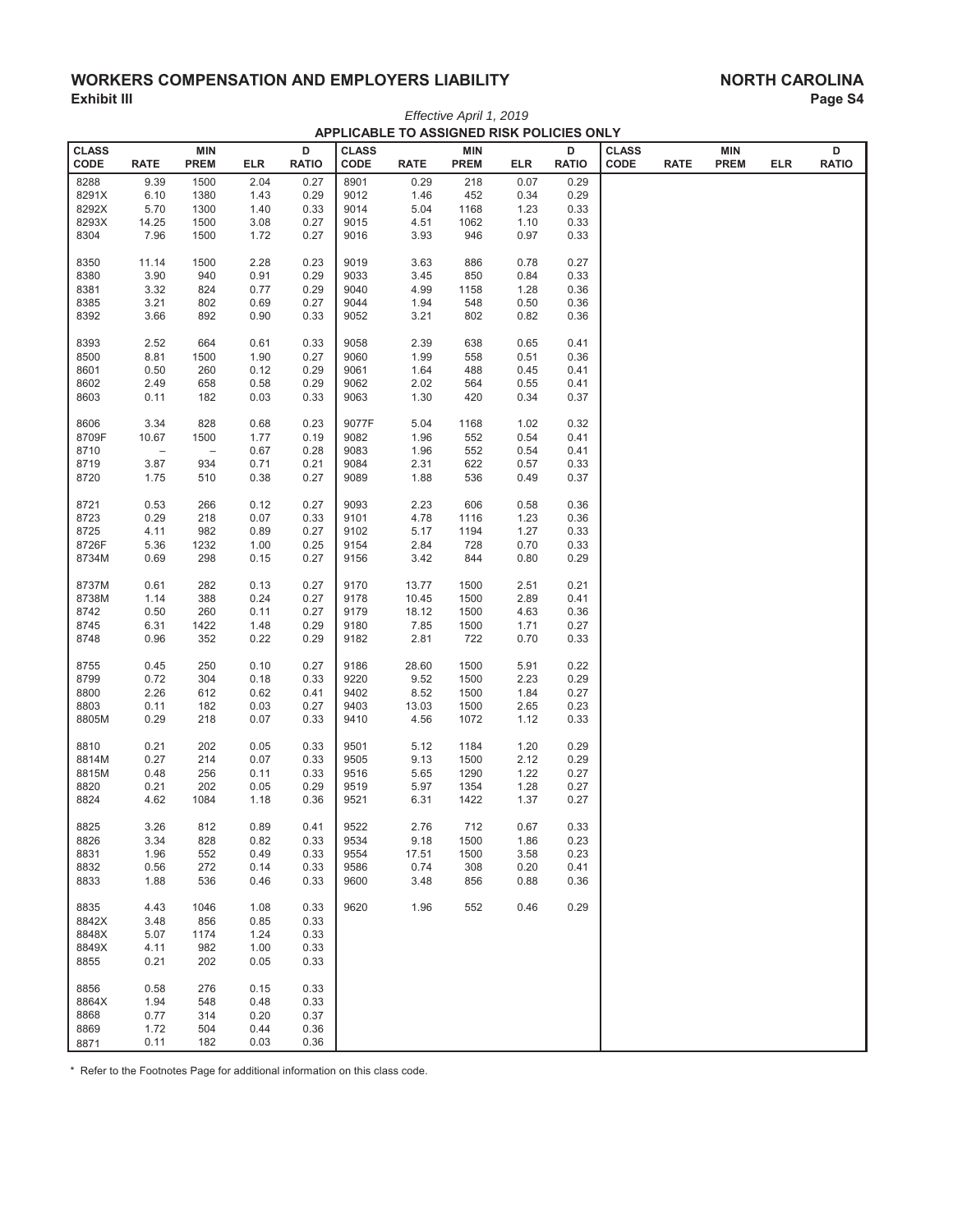#### Effective April 1, 2019 APPLICABLE TO ASSIGNED RISK POLICIES ONLY

#### **FOOTNOTES**

- A Minimum Premium \$100 per ginning location for policy minimum premium computation.
- $\mathsf{D}$ Rate for classification already includes the specific disease loading shown in the table below. See **Basic Manual Rule 3-A-7.**

|             | Disease |        |          | Disease |        |                  | Disease |        |
|-------------|---------|--------|----------|---------|--------|------------------|---------|--------|
| Code No.    | Loading | Symbol | Code No. | Loading | Symbol | Code No. Loading |         | Symbol |
| 0059D       | 0.58    | S      | 1624D    | 0.05    | S      | 4024D            | 0.03    | S      |
| 0065D       | 0.13    | S      | 1803D    | 0.96    | S      | 6251D            | 0.05    | S      |
| 0066D       | 0.13    | S      | 3081D    | 0.11    | S      | 6252D            | 0.05    | S      |
| 0067D       | 0.13    | S      | 3082D    | 0.11    |        |                  |         |        |
| 1165XD      | 0.05    | S      | 3085D    | 0.11    | S      |                  |         |        |
| $C = C  v $ |         |        |          |         |        |                  |         |        |

S=Silica

- F Rate provides for coverage under the United States Longshore and Harbor Workers Compensation Act and its extensions. Rate includes a provision for USL&HW Assessment.
- Risks are subject to Admiralty Law or Federal Employers Liability Act (FELA). However, the published rate is for risks M that voluntarily purchase standard workers compensation and employers liability coverage. A provision for the USL&HW Assessment is included for those classifications under Program II USL Act. The listed codes of 6702, 6703, 6704, 7151, 7152, 7153, 8734, 8737, 8738, 8805, 8814, and 8815 under the Federal Employers' Liability Act (FELA) for employees of interstate railroads are not applicable in the residual market.
- This code is part of a ratable / non-ratable group shown below. The statistical non-ratable code and corresponding N rate are applied in addition to the basic classification when determining premium.

| Class | Non-Ratable  |
|-------|--------------|
| Code  | Element Code |
| 4771  | 0771         |
| 7405  | 7445         |
| 7431  | 7453         |

- $\overline{P}$ Classification is computed on a per capita basis.
- $\times$ Refer to special classification phraseology in these pages which is applicable in this state.

#### \* Class Codes with Specific Footnotes

- 2705 An upset payroll of \$4.00 per cord shall be used for premium computation purposes in all instances.
- 6702 Rate and rating values only appropriate for laying or relaying of tracks or maintenance of way - no work on elevated railroads. Otherwise, assign appropriate construction or erection code rate and elr each x 1.215.
- 6703 Rate and rating values only appropriate for laying or relaying of tracks or maintenance of way - no work on elevated railroads. Otherwise, assign appropriate construction or erection class rate x 2.268 and elr x 2.176.
- 6704 Rate and rating values only appropriate for laying or relaying of tracks or maintenance of way - no work on elevated railroads. Otherwise, assign appropriate construction or erection class rate and elr each x 1.35.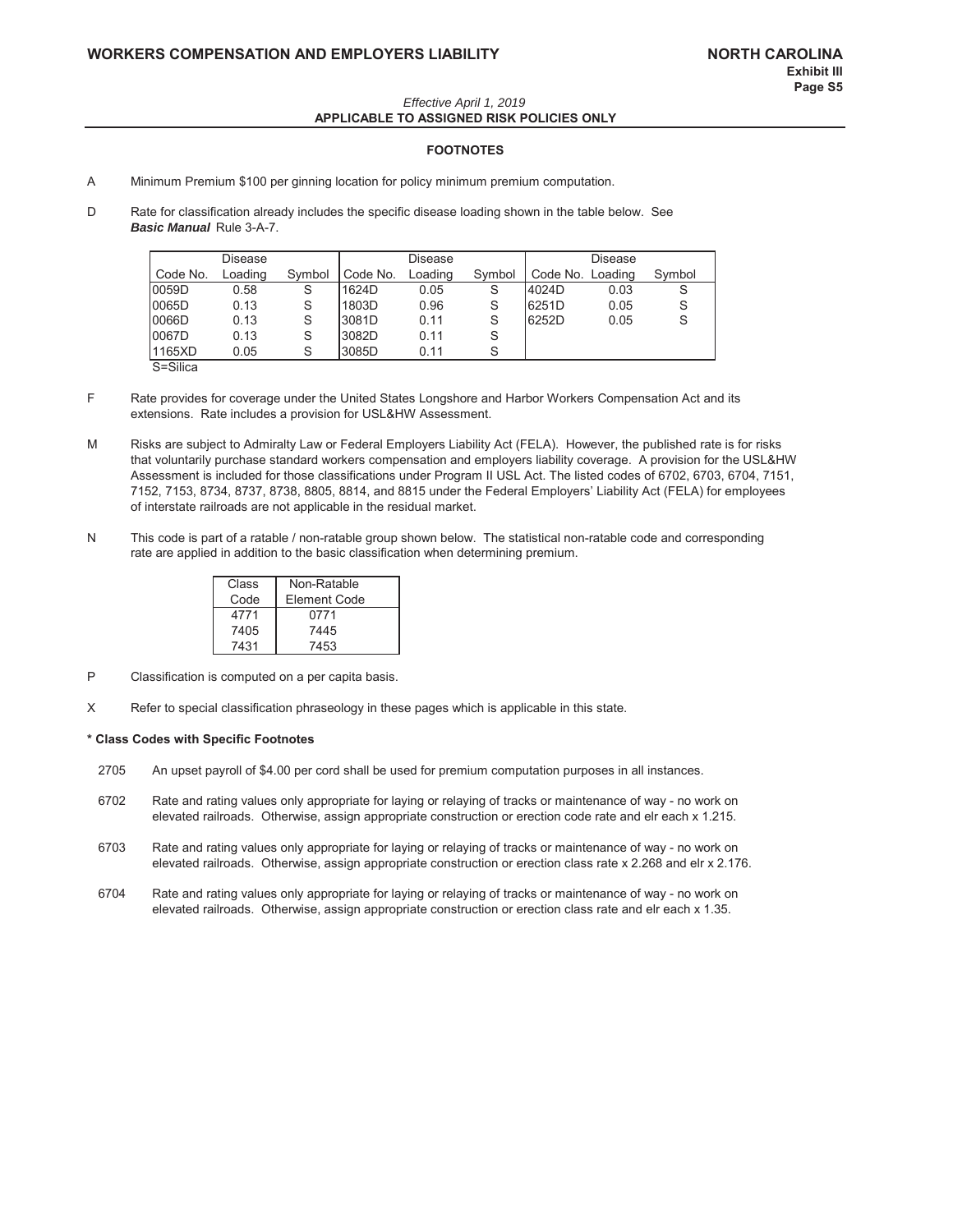#### Effective April 1, 2019 APPLICABLE TO ASSIGNED RISK POLICIES ONLY

#### **MISCELLANEOUS VALUES**

Basis of premium applicable in accordance with Basic Manual footnote instructions for Code 7370 --

| "Taxicab Co.": | \$70,400<br>\$46,900 |
|----------------|----------------------|
|                | \$0.01               |
|                | \$160                |

Loss Sensitive Rating Plan (LSRP) - The factors which are used in the calculation of the LSRP are as follows:

| Basic Premium Factor   | 0.40  | Loss Development Factors |
|------------------------|-------|--------------------------|
| Minimum Premium Factor | 0.75  | 0.20<br>1st Adjustment   |
| Maximum Premium Factor | 1.75  | 0.12<br>2nd Adiustment   |
| Loss Conversion Factor | 1.18  | 0.09<br>3rd Adjustment   |
| <b>Tax Multiplier</b>  | 1.027 | 0.06<br>4th Adiustment   |

| <b>Maximum Weekly Payroll</b> applicable in accordance with <b>Basic Manual</b> Rule 2-E-1 -- "Executive Officers"<br>and the <b>Basic Manual</b> footnote instructions for Code 9178 -- "Athletic Sports or Park: Non-Contact |          |
|--------------------------------------------------------------------------------------------------------------------------------------------------------------------------------------------------------------------------------|----------|
|                                                                                                                                                                                                                                | \$1.800  |
| <b>Minimum Weekly Payroll</b> applicable in accordance with <b>Basic Manual</b> Rule 2-E-1 -- "Executive Officers"                                                                                                             | \$900    |
| <b>Premium Determination for Partners and Sole Proprietors</b> in accordance with <b>Basic Manual</b>                                                                                                                          | \$46,900 |

Premium Reduction Percentages - The following percentages are applicable by deductible amount and hazard group for total losses on a per claim basis:

|                   |       |                     |      | <b>Total Losses</b> |      |      |      |  |  |  |  |  |
|-------------------|-------|---------------------|------|---------------------|------|------|------|--|--|--|--|--|
| <b>Deductible</b> |       | <b>HAZARD GROUP</b> |      |                     |      |      |      |  |  |  |  |  |
| <b>Amount</b>     | А     | в                   | C    | D                   | Е    | F    | G    |  |  |  |  |  |
| \$100             | 0.8%  | 0.6%                | 0.5% | 0.4%                | 0.2% | 0.2% | 0.1% |  |  |  |  |  |
| \$200             | 1.5%  | 1.2%                | 1.0% | 0.7%                | 0.5% | 0.3% | 0.3% |  |  |  |  |  |
| \$300             | 2.1%  | 1.7%                | 1.4% | 1.0%                | 0.7% | 0.4% | 0.4% |  |  |  |  |  |
| \$400             | 2.6%  | 2.1%                | 1.7% | 1.2%                | 0.9% | 0.6% | 0.5% |  |  |  |  |  |
| \$500             | 3.1%  | 2.5%                | 2.0% | 1.4%                | 1.0% | 0.7% | 0.6% |  |  |  |  |  |
| \$1,000           | 4.9%  | 4.0%                | 3.3% | 2.4%                | 1.8% | 1.2% | 1.1% |  |  |  |  |  |
| \$1,500           | 6.3%  | 5.1%                | 4.2% | 3.1%                | 2.4% | 1.7% | 1.4% |  |  |  |  |  |
| \$2,000           | 7.3%  | 5.9%                | 5.0% | 3.8%                | 2.9% | 2.1% | 1.8% |  |  |  |  |  |
| \$2,500           | 8.3%  | 6.7%                | 5.7% | 4.3%                | 3.4% | 2.5% | 2.1% |  |  |  |  |  |
| \$5,000           | 12.0% | 9.7%                | 8.5% | 6.7%                | 5.4% | 4.2% | 3.5% |  |  |  |  |  |

|  | \$0.01 |
|--|--------|
|--|--------|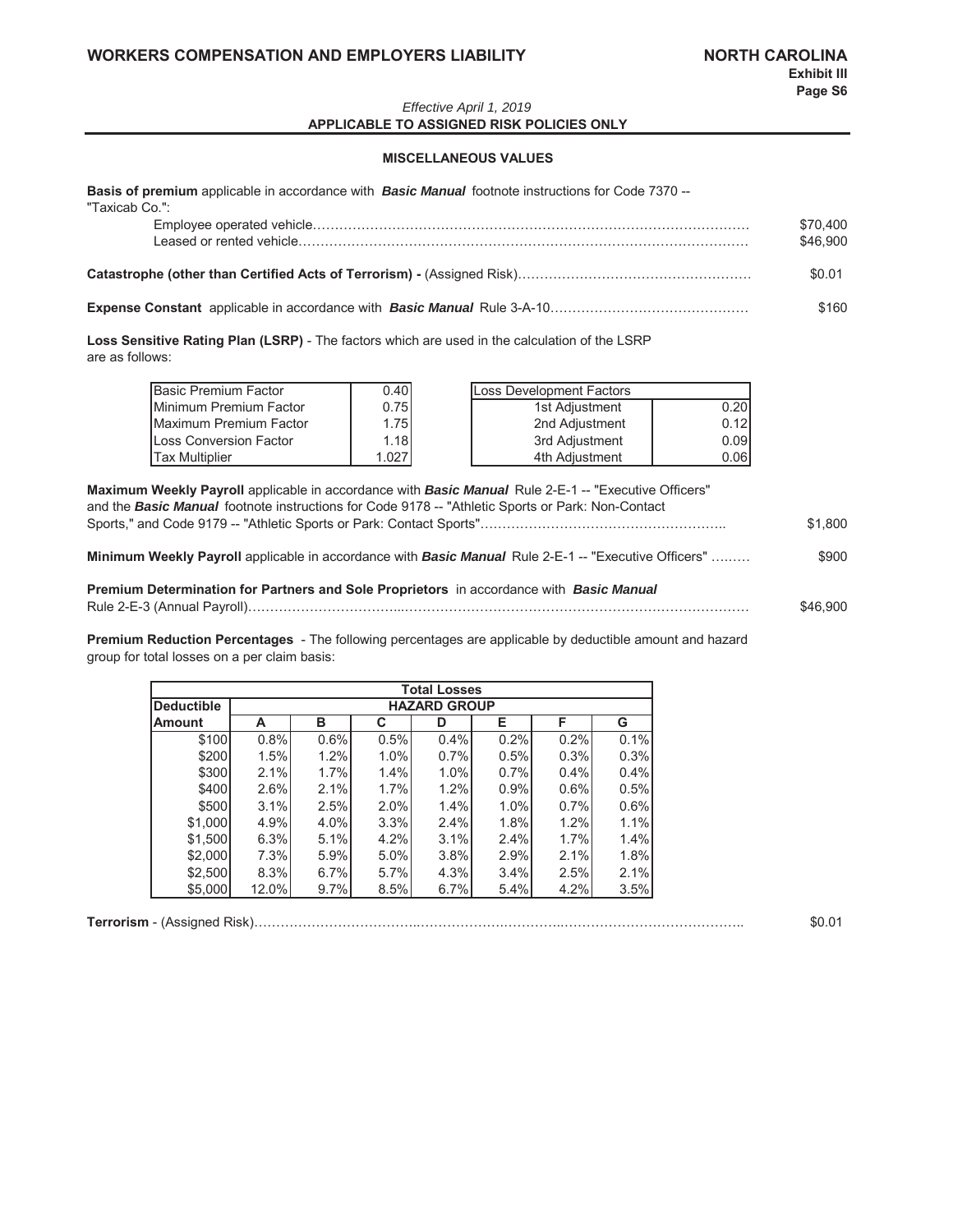#### Effective April 1, 2019 APPLICABLE TO ASSIGNED RISK POLICIES ONLY

#### **MISCELLANEOUS VALUES (cont.)**

### United States Longshore and Harbor Workers' Compensation Coverage Percentage applicable 90%

(Multiply a Non-F classification rate by a factor of 1.90 to adjust for differences in benefits and loss-based expenses. This factor is the product of the adjustment for differences in benefits (1.80) and the adjustment for differences in loss-based expenses (1.055).)

**Experience Rating Eligibility** 

A risk is eligible for experience rating when the payrolls or other exposures developed in the last year or last two years of the experience period produced a premium of at least \$11,000. If more than two years, an average annual premium of at least \$5,500 is required. These amounts are applicable for ratings effective April 1, 2019, and subsequent. The Experience Rating Plan Manual should be referenced for the latest approved eligibility amounts by state.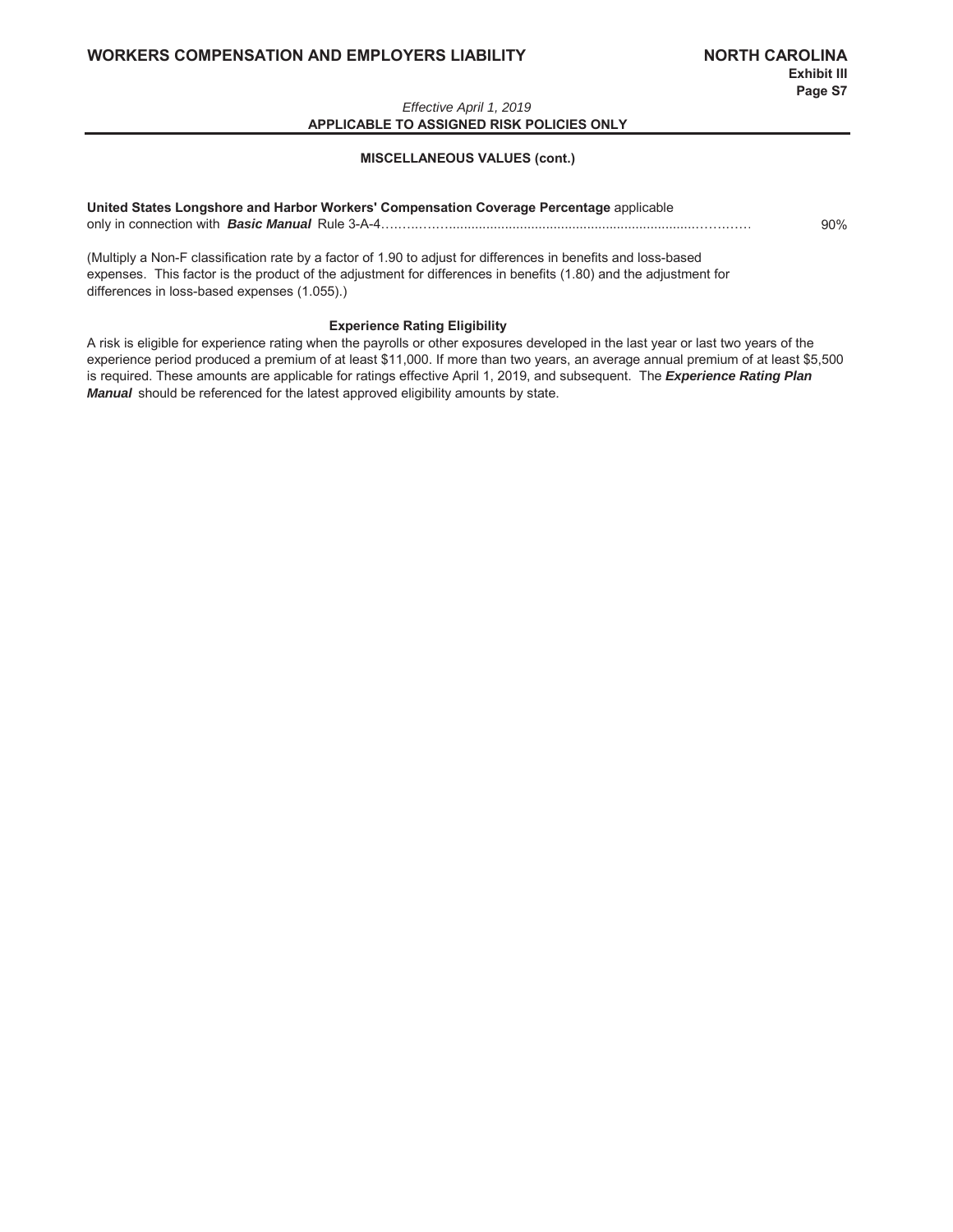#### EXPERIENCE RATING PLAN MANUAL **12000 12000 12000 13000 13000 13000 1300** 13000 13000 13000 13000 13000 13000 1300

Exhibit III<br>Page S8

## *Effective April 1, 2019* **30 TABLE OF WEIGHTING VALUES APPLICABLE TO ALL POLICIES**

|           |                          |           | <b>Experience Rating Program - ERA</b> |             |                          |                 |               |
|-----------|--------------------------|-----------|----------------------------------------|-------------|--------------------------|-----------------|---------------|
|           | <b>Expected</b>          |           | Weighting                              |             |                          | <b>Expected</b> | Weighting     |
|           | Losses                   |           | <b>Values</b>                          |             | Losses                   |                 | <b>Values</b> |
|           |                          |           |                                        |             |                          |                 |               |
| 0         | $\overline{\phantom{a}}$ | 2,450     | 0.04                                   | 1,381,641   | $\overline{\phantom{a}}$ | 1,457,852       | 0.44          |
| 2,451     | $\overline{\phantom{a}}$ | 9,904     | 0.05                                   | 1,457,853   | $\overline{\phantom{a}}$ | 1,538,475       | 0.45          |
| 9,905     | $\overline{\phantom{a}}$ | 17,518    | 0.06                                   | 1,538,476   | $\overline{\phantom{a}}$ | 1,623,906       | 0.46          |
| 17,519    | $\overline{a}$           | 25,297    | 0.07                                   | 1,623,907   | $\overline{\phantom{a}}$ | 1,714,589       | 0.47          |
| 25,298    | $\overline{\phantom{a}}$ | 33,245    | 0.08                                   | 1,714,590   | $\overline{\phantom{a}}$ | 1,811,025       | 0.48          |
| 33,246    | $\overline{\phantom{a}}$ | 55,606    | 0.09                                   | 1,811,026   | $\overline{\phantom{a}}$ | 1,913,779       | 0.49          |
| 55,607    | $\overline{\phantom{a}}$ | 82,772    | 0.10                                   | 1,913,780   | $\overline{\phantom{a}}$ | 2,023,495       | 0.50          |
| 82,773    | $\overline{\phantom{a}}$ | 106,936   | 0.11                                   | 2,023,496   | $\frac{1}{2}$            | 2,140,905       | 0.51          |
| 106,937   | $\overline{\phantom{a}}$ | 130,463   | 0.12                                   | 2,140,906   | $\frac{1}{2}$            | 2,266,850       | 0.52          |
| 130,464   | $\overline{\phantom{a}}$ | 153,994   | 0.13                                   | 2,266,851   | $\overline{\phantom{a}}$ | 2,402,296       | 0.53          |
| 153,995   | $\qquad \qquad -$        | 177,815   | 0.14                                   | 2,402,297   | $\overline{\phantom{a}}$ | 2,548,361       | 0.54          |
| 177,816   | $\overline{\phantom{a}}$ | 202,086   | 0.15                                   | 2,548,362   | $\overline{\phantom{a}}$ | 2,706,345       | 0.55          |
| 202,087   | $\overline{\phantom{a}}$ | 226,919   | 0.16                                   | 2,706,346   | --                       | 2,877,771       | 0.56          |
| 226,920   | $\overline{\phantom{a}}$ | 252,394   | 0.17                                   | 2,877,772   | $\overline{\phantom{a}}$ | 3,064,430       | 0.57          |
| 252,395   | $\overline{\phantom{a}}$ | 278,582   | 0.18                                   | 3,064,431   | $\overline{\phantom{a}}$ | 3,268,449       | 0.58          |
| 278,583   | $\overline{\phantom{a}}$ | 305,543   | 0.19                                   | 3,268,450   | $\overline{\phantom{a}}$ | 3,492,368       | 0.59          |
| 305,544   | $\overline{a}$           | 333,337   | 0.20                                   | 3,492,369   | $\overline{\phantom{a}}$ | 3,739,250       | 0.60          |
| 333,338   | $\overline{\phantom{a}}$ | 362,019   | 0.21                                   | 3,739,251   | $\overline{\phantom{a}}$ | 4,012,817       | 0.61          |
| 362,020   | $\overline{\phantom{a}}$ | 391,649   | 0.22                                   | 4,012,818   | $\overline{\phantom{a}}$ | 4,317,646       | 0.62          |
| 391,650   | $\overline{\phantom{a}}$ | 422,284   | 0.23                                   | 4,317,647   | $\overline{\phantom{a}}$ | 4,659,419       | 0.63          |
|           |                          |           |                                        |             |                          |                 |               |
| 422,285   | $\overline{\phantom{a}}$ | 453,987   | 0.24                                   | 4,659,420   | $\qquad \qquad \cdots$   | 5,045,288       | 0.64          |
| 453,988   | $\overline{\phantom{a}}$ | 486,821   | 0.25                                   | 5,045,289   | $\overline{\phantom{a}}$ | 5,484,377       | 0.65          |
| 486,822   | $\overline{\phantom{a}}$ | 520,855   | 0.26                                   | 5,484,378   | $\overline{\phantom{a}}$ | 5,988,511       | 0.66          |
| 520,856   | $\overline{\phantom{a}}$ | 556,161   | 0.27                                   | 5,988,512   | $\overline{\phantom{a}}$ | 6,573,303       | 0.67          |
| 556,162   | $\overline{\phantom{a}}$ | 592,816   | 0.28                                   | 6,573,304   | $\overline{\phantom{a}}$ | 7,259,793       | 0.68          |
| 592,817   | $\overline{\phantom{a}}$ | 630,904   | 0.29                                   | 7,259,794   | $\overline{\phantom{a}}$ | 8,077,038       | 0.69          |
| 630,905   | $\overline{\phantom{a}}$ | 670,514   | 0.30                                   | 8,077,039   | $\overline{\phantom{a}}$ | 9,066,330       | 0.70          |
| 670,515   | $\overline{\phantom{a}}$ | 711,741   | 0.31                                   | 9,066,331   | $\qquad \qquad \cdots$   | 10,288,391      | 0.71          |
| 711,742   | $\overline{\phantom{a}}$ | 754,690   | 0.32                                   | 10,288,392  | $\overline{\phantom{a}}$ | 11,836,330      | 0.72          |
| 754,691   | $\overline{\phantom{a}}$ | 799,473   | 0.33                                   | 11,836,331  | $\overline{\phantom{a}}$ | 13,860,552      | 0.73          |
| 799,474   | $\overline{\phantom{a}}$ | 846,212   | 0.34                                   | 13,860,553  | $\overline{\phantom{a}}$ | 16,620,847      | 0.74          |
| 846,213   | $\overline{\phantom{a}}$ | 895,041   | 0.35                                   | 16,620,848  | --                       | 20,607,932      | 0.75          |
| 895,042   | $\overline{\phantom{a}}$ | 946,105   | 0.36                                   | 20,607,933  | $\overline{\phantom{a}}$ | 26,873,340      | 0.76          |
| 946,106   | $\overline{\phantom{a}}$ | 999,563   | 0.37                                   | 26,873,341  | $\overline{\phantom{a}}$ | 38,151,062      | 0.77          |
| 999,564   | $\overline{\phantom{a}}$ | 1,055,588 | 0.38                                   | 38,151,063  | $\overline{\phantom{a}}$ | 64,465,725      | 0.78          |
| 1,055,589 | $\overline{\phantom{a}}$ | 1,114,372 | 0.39                                   | 64,465,726  | $\overline{\phantom{a}}$ | 196,038,977     | 0.79          |
| 1,114,373 | $\overline{\phantom{a}}$ | 1,176,125 | 0.40                                   | 196,038,978 |                          | AND OVER        | 0.80          |
| 1,176,126 | $\overline{\phantom{a}}$ | 1,241,078 | 0.41                                   |             |                          |                 |               |
| 1,241,079 | $\overline{\phantom{a}}$ | 1,309,488 | 0.42                                   |             |                          |                 |               |
| 1,309,489 | $\overline{\phantom{a}}$ | 1,381,640 | 0.43                                   |             |                          |                 |               |
|           |                          |           |                                        |             |                          |                 |               |

|                                                                                         | 11.70       |
|-----------------------------------------------------------------------------------------|-------------|
|                                                                                         | \$293.000   |
|                                                                                         | \$586,000   |
|                                                                                         | \$845,500   |
|                                                                                         | \$1.691.000 |
|                                                                                         | \$55,000    |
|                                                                                         | \$17,000    |
|                                                                                         | 1.81        |
| (Multiply a Non-F classification ELR by the USL&HW Act - Expected Loss Factor of 1.81.) |             |